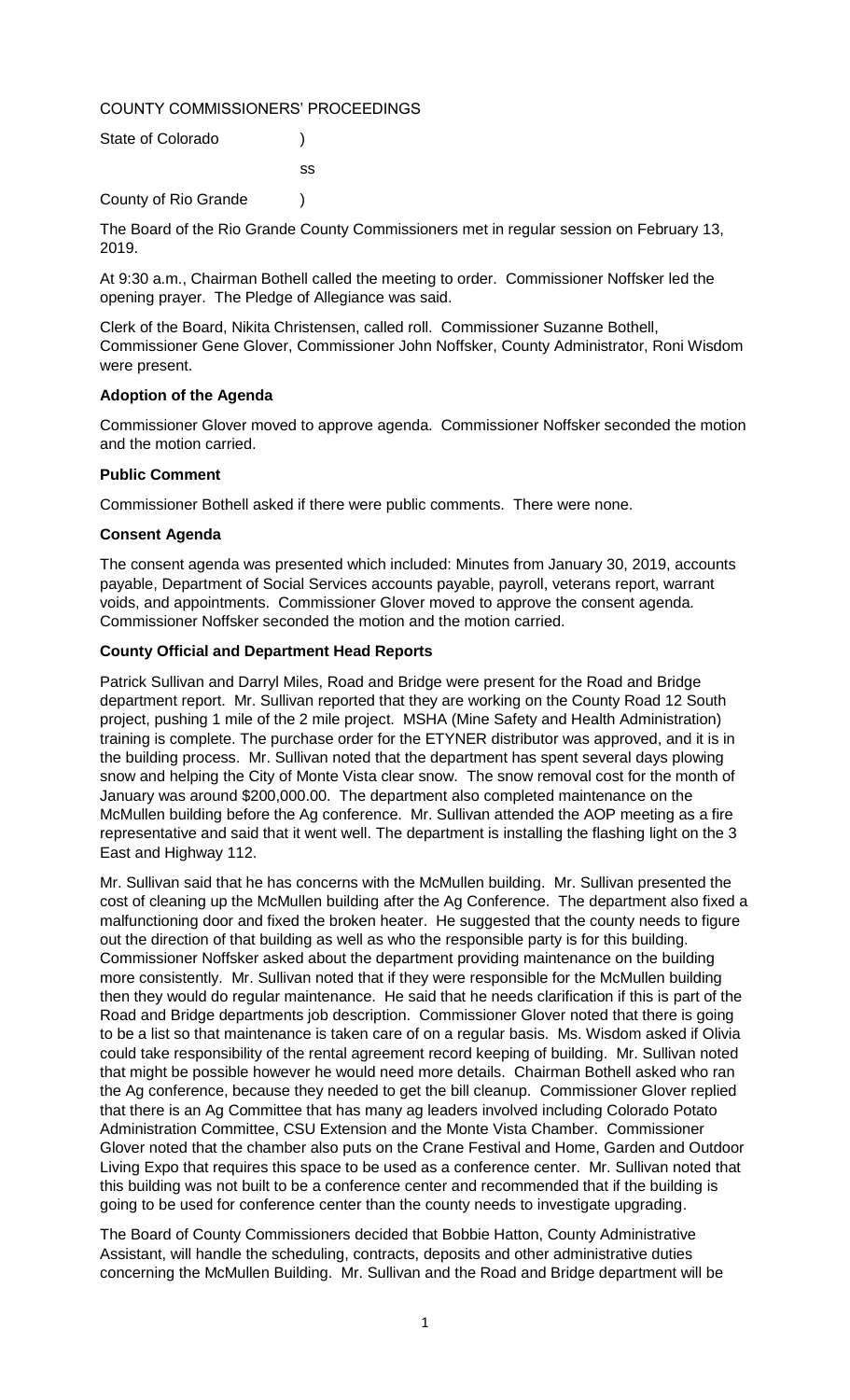responsible for maintenance and pre-event and post event inspections. Concerns about the building's maintenance will come directly to Mr. Sullivan.

Mr. Sullivan reported that the Bureau of Land Management Baxter Communication Site permit is expired. He explained the history of the site being used for SLV TV however, the site has not had any uses in a few years. The County needs to update the site or clean up the site if the County decides not to renew the permit. The permit is \$170/ year. Mr. Sullivan noted that this may be utilized by the Sheriff's office or Emergency Management. Ms. Wisdom noted that it is not operational at this time and recommended that a plan be developed. No decisions were made by the BOCC, however the Board will look into options. Mr. Sullivan will talk with the emergency response and sheriff's office identify the usefulness of this communication site. Ms. Wisdom noted that the 2019 Homeland Security grant may be good for this project. Mr. Sullivan asked that Chris Ortiz be brought into this communication group.

Under Sheriff Ed Raps reported to the Board that the Sheriff's office's TAC Communication system is not working. The replacement from Motorola Solutions costs \$6,375.36 and installation by Digitcom is \$370.00. This would be a capital expenditure, depreciated over 7 years. Mr. Raps explained the different communication systems that they can use and noted that this system being down will affect the dispatch system too if not fixed. The battery system has been discussed in the past so that the system does not get taken out if there is an electricity surge. If a surge hits then the battery absorbs the shock and acts as a surge protector. Chairman Bothell noted that there is a grant for up to \$6000 as a match for expenditures like this system through the 911 system.

Commissioner Glover moved to approve the purchase of the replacement communication system and the installation of the system. Commissioner Noffsker seconded the motion and the motion carried. The County will also send in a grant application for covering this and the video link. Mr. Raps also said that he would like to look into the battery system to protect the system. He mentioned that the last quote from WSB was under \$1000. Chairman Bothell asked that copies of the communication system documents and the battery quotes be sent to her.

Dixie Diltz, Land Use Department presented business cards for code book webpage and asked the Board to spread these around to residents. She reported that the open house was a success as well as the Ag Conference. Ms. Diltz explained to the Board that TJ has left RG & Associates but will stay on project as a consultant. Brandon at RG & Associates will be the lead on the project. Commissioner Noffsker asked if the two consultants have a different approach. Ms. Diltz noted that Brandon is a younger, less experienced consultant, however Brandon and the County have TJ still as a consultant.

Ms. Diltz mentioned that she was scheduled to do a FEMA training but is canceling because of three new conditional use requests coming up during that same time. She will attend an Oil and Gas Symposium instead. She has completed the Monte Vista and Del Norte Landfills environmental compliance inspection and has signed off on their compliance.

Commissioner Noffsker asked if there is an upward trend of new land use applications. He also asked if staffing is being pushed on this issue. Ms. Diltz replied that code enforcement may be pushed a little as well as the three conditional use applications. These conditional use applications will need a large amount of research.

#### **General Business and Administrative Items**

Adrienne Atencio, Executive Director of the Community Resource Center and co-chair of the Rural Philanthropy Days was present to discuss the Philanthropy Days with the Commissioners. She also noted that the Community Resource Center is grateful for the support from the County as they serve 90% of K-12 kids in the community. The Philanthropy Days rotates through 8 regions with the San Luis Valley being one of the regions. This is beneficial for non-profits to bring money into the Valley and for small rural non-profits to network with larger foundations and funding entities. Ms. Atencio asked if the County would be willing to sponsor the event. She noted that the Monte Vista Chamber has committed to a silver sponsorship. Commissioner Noffsker asked how the sponsorship would be used. Ms. Atencio responded that the sponsorship would be used for hospitality needs including food, housing, and speakers. She clarified that the Anschutz Family Foundation was one of the original partners however local sponsorship is still needed. Commissioner Bothell suggested that the Board look at the project and look at sponsorship options.

The Board discussed the Rio Grande Water Conservation District Board appointment that is due April 12, 2019. Ms. Wisdom noted that the Board has received a letter of interest from Cory Off.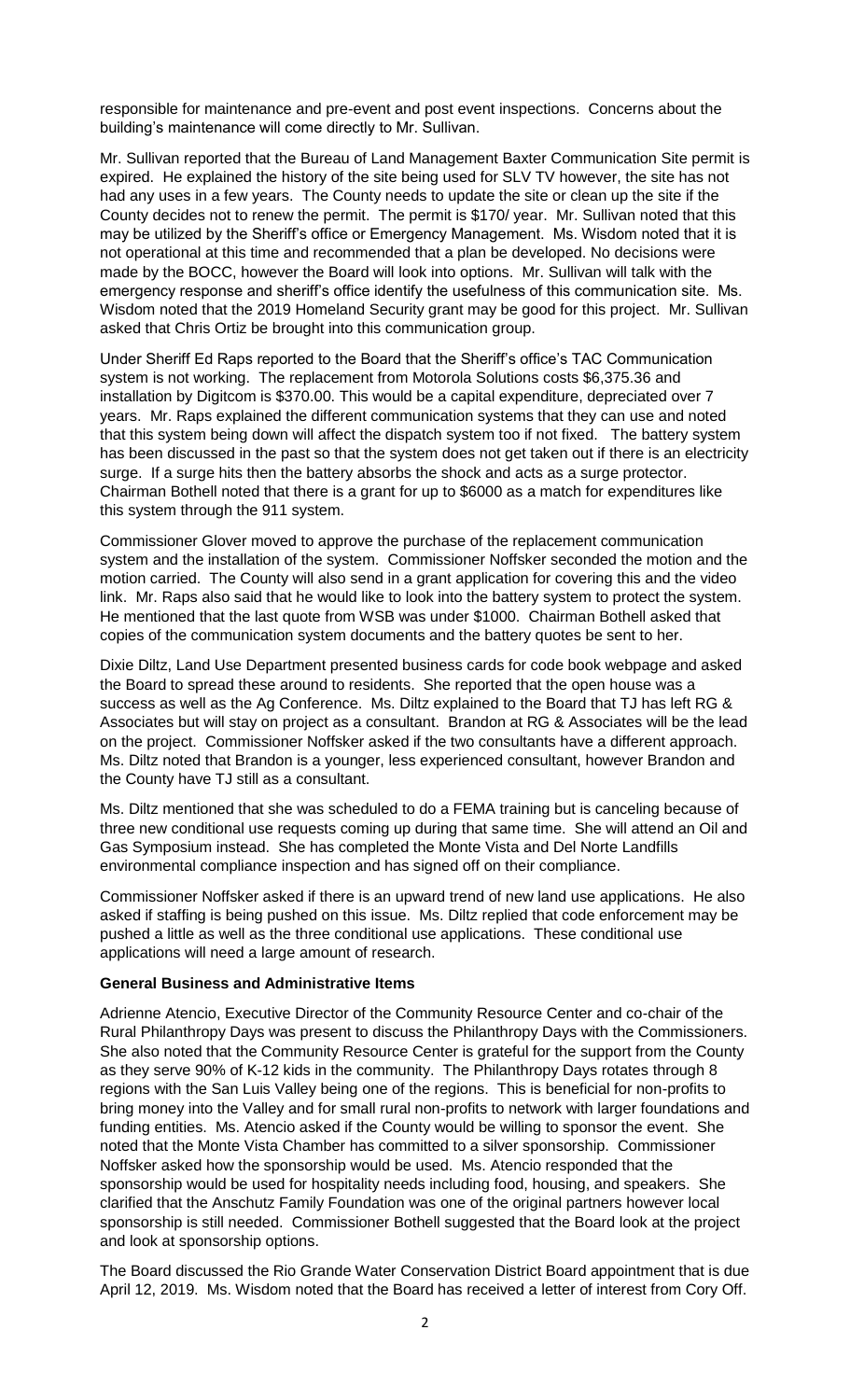Ms. Wisdom stated that other counties have been advertising the position and taking letters of interest or have applications for interested parties. Commissioner Bothell said that this is was the board that Brian David and Cory Off are the current Rio Grande Appointees. Ms. Wisdom asked if the Board would like to advertise the position and if the Board would like an application for the position. Commissioner Noffsker recommended that it be put on the website because it is a commitment and those interested in the position should be looking for the appointment. Commissioner Noffsker noted that Rio Grande County is unique so the rivers and ditches need to be represented.

Commissioner Noffsker asked about applications and requirements for the Planning Commission. It was clarified that there are only letters of interest required. Commissioner Glover noted that it is hard to require applications from those interested in the Planning Commission because it is hard enough to get appointees. The Board decided that this appointment would be announced on the County's website and would require a letter of interest. It was decided that if many letters are received then the Board can ask those interested to fill out an application. Ms. Wisdom recommended that updates are given from appointees.

Ms. Wisdom updated the Board on the Rominger Airport. The plans for the terminal are moving forward. The funding for the terminal is being collected. The terminal may also have classrooms for a flight school and other educational uses. Ms. Wisdom also presented the Guardian Flight "Agreement to Maintain, Repair and Hold Harmless". Commissioner Glover moved to sign the agreement. Commissioner Noffsker seconded the motion and the motion passed.

Public Health Contract Amendment, number 19FHHA 121778 was presented. Commissioner Glover moved to approve the Public Health Contract Amendment. Commissioner Noffsker seconded the motion and the motion passed.

Colorado Parks and Wildlife Impact Assistance Grant was presented for approval. The grant is for 1704 acres, with the requested amount of \$6,262.63. Commissioner Noffsker moved to approve the grant. Commissioner Glover seconded the motion and the motion carried.

The Rio Grande Annual Operation Plan for Wildfires was presented. Mr. Sullivan commented that the plan is well thought out. Commissioner Noffsker moved to approve the Operation Plan. Commissioner Glover seconded the motion and the motion carried.

The Annex bid was presented for approval. The Board had previously asked about workman's compensation insurance with the bidding company. It was clarified that the company will purchase insurance for the job if requested. However, this request may increase the bid. It was noted that this was the only bid. Commissioner Noffsker recommended that we get a new bid with insurance included. Commissioner Glover moved to approve the Portable Horse Barns Bid, with the condition that insurance costs are reasonable, for the Annex Building with proof of insurance included. Commissioner Noffsker seconded the motion and the motion carried.

The Conditional Use Resolution for Yoder was signed. The Conditional Use Resolution for Martinez was also signed.

The Memorandum of Understanding Sales Tax was presented. Ms. Wisdom recommended Tina Wilson be the designated point of contact. It was clarified that the MOU with Ms. Wisdom being the point of contact would be voided. Commissioner Glover moved to approve the information center for lodging tax. Commission Noffsker seconded the motion and the motion carried. Commissioner Glover moved to approve the MOU for Tina Wilson to be the point of contact for the general sales tax. Commissioner Noffsker seconded the motion and the motion carried.

Ms. Wisdom presented a document that outlines an option to Release of Railroad due diligence. Chairman Bothell noted that she doesn't see the point of releasing it. Commissioner Glover and Commissioner Noffsker agreed and Commissioner Glover stated that once it is gone the County cannot get it back. The decision was made not to release due diligence for the railroad. Mineral county will be notified.

The letter to Sundance Landing regarding their taxiway will be tabled in order for Commissioner Glover and Bill Dunn, County Attorney to draft a letter. Mr. Sullivan explained CDOT aviation's regulations on "through the fence" taxiways. Post 9/11 "through the fence" taxiways are not allowed. He also explained that originally the plan was to build a taxiway to connect to the runway, a practice that is no longer allowed. The letter will include that this is a "taxiway to nowhere". Commissioner Glover noted that they want confirmation that this plat has a taxiway.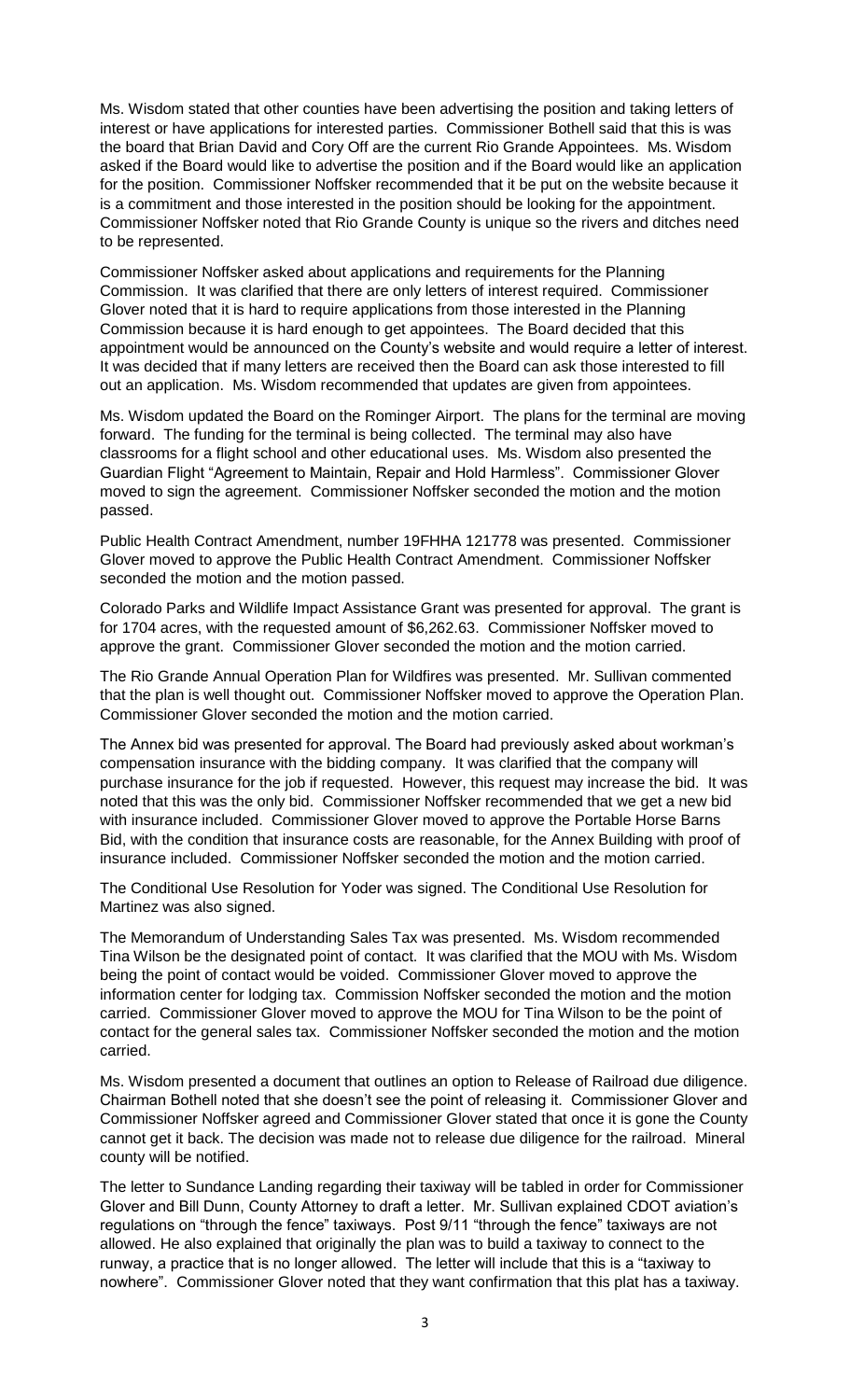The County received a letter from the Division of Water Resources about the County's Well # 2010671. The well is a small compacity, non-exempt well. Mr. Sullivan is working on finding the location of the well and if the well is still in use. He stated that this could be in the Maxeyville pit area. Commissioner Noffsker asked why the well is classified as non-exempt. A physical inspection will be done to find the well after DWR gets it pin pointed. Mr. Sullivan will follow up with the Board on findings.

Mr. Sullivan explained to the Board that the Brimhall Industry real estate agreement was last agreed upon in 2010. The agreement included a \$5 fee to store equipment on this land. The lease agreement expired in 2015. Mr. Sullivan recommended that the Board revisit this paper work and reapprove this agreement. Mr. Sullivan noted that he thinks that it still is in the best interest of the County to keep this property.

Mr. Sullivan updated the Board on his findings for the street light installments. The estimate from Excel Energy was \$900.00 for two lights with a monthly fee of \$11.80 per light. This would be added to the Courthouse bill. Commissioner Noffsker was concerned that this may be a problem with residents. Mr. Sullivan said that the quote is available for 60 days.

Commissioner Bothell noted that she had received a list of county attorney qualifications from Bill Dunn, since Mr. Dunn is retiring. This transition will be over time and Mr. Dunn will also be available to help the new attorney when this transition occurs. There is no deadline for new attorney.

Community Energy contacted the County again with the same proposal. The County's position on this issue has not changed as the contract has not changed.

#### **Commissioner Updates**

Commissioner Glover attended a hearing in Denver last week to testify about county situations with funding the District Attorney. He said that he was very disappointed to see how the State handled this problem. Ms. Wisdom noted that Martin Gonzales, a local judge was also disappointed.

The Chairman announced to the Senators that the State did not have the funding for this. Two Senators voted yes. Commissioner Glover noted that the two junior Senators voted no with the Chairman. Commissioner Glover noted that this issue cannot be brought back to the table until 2020, if it is approved, the change will not be seen until 2023. Commissioner Glover stated that this fight needs to be continued.

Commissioner Glover also attended the TPR, URGED and Museum meetings.

Chairman Bothell attended the HSAC meeting and stated that it was an amazing meeting. She reported that she will be attending the CCI Ag Steering Committee meeting with Kate Greensberg, Colorado Ag Commissioner speaking. She informed the Board that next Wednesday will be an elected official meeting.

Commissioner Noffsker attended the airport meeting; he reported that he is excited about this board, and the programs that they are developing. He also attended the URGED meeting.

Commissioner Noffsker reported that he also attended the Development Resource Group, however the County no longer has a seat on the DRG board. Commissioner Noffsker has an ex officio position. Rio Grande is Community Block Grant (CBGD) grant fiscal agent. Ms. Wisdom stated that Rio Grande County should be on the board as fiscal agent because the county is liable. Commissioner Bothell recommended that an email be sent to Kevin Wilkins to come discuss this at the next Commissioner meeting.

At 12:00 p.m., the meeting was adjourned for lunch.

The proceedings of the Rio Grande County Commissioners reconvened to order at 1:30 p.m..

Summitville Small Land Tracts Exchange was discussed. Tosh McKetta, Alpine Archaeological Consultants Inc., Andrew Peterson, Real Estate Specialist, Jon Horn, Alpine Archaeological Consultants, Inc., Marcy Reiser, Forest Service and Mark Rudolf (by telephone) were present to discuss the Summitville Exchange.

Mark Rudolf stated that he asked the Alpine representatives and Marcie, Forest Service representative to be at the meeting to answer questions the Board might have concerning the tract exchange. He also noted that this may be a huge opportunity for heritage tourism.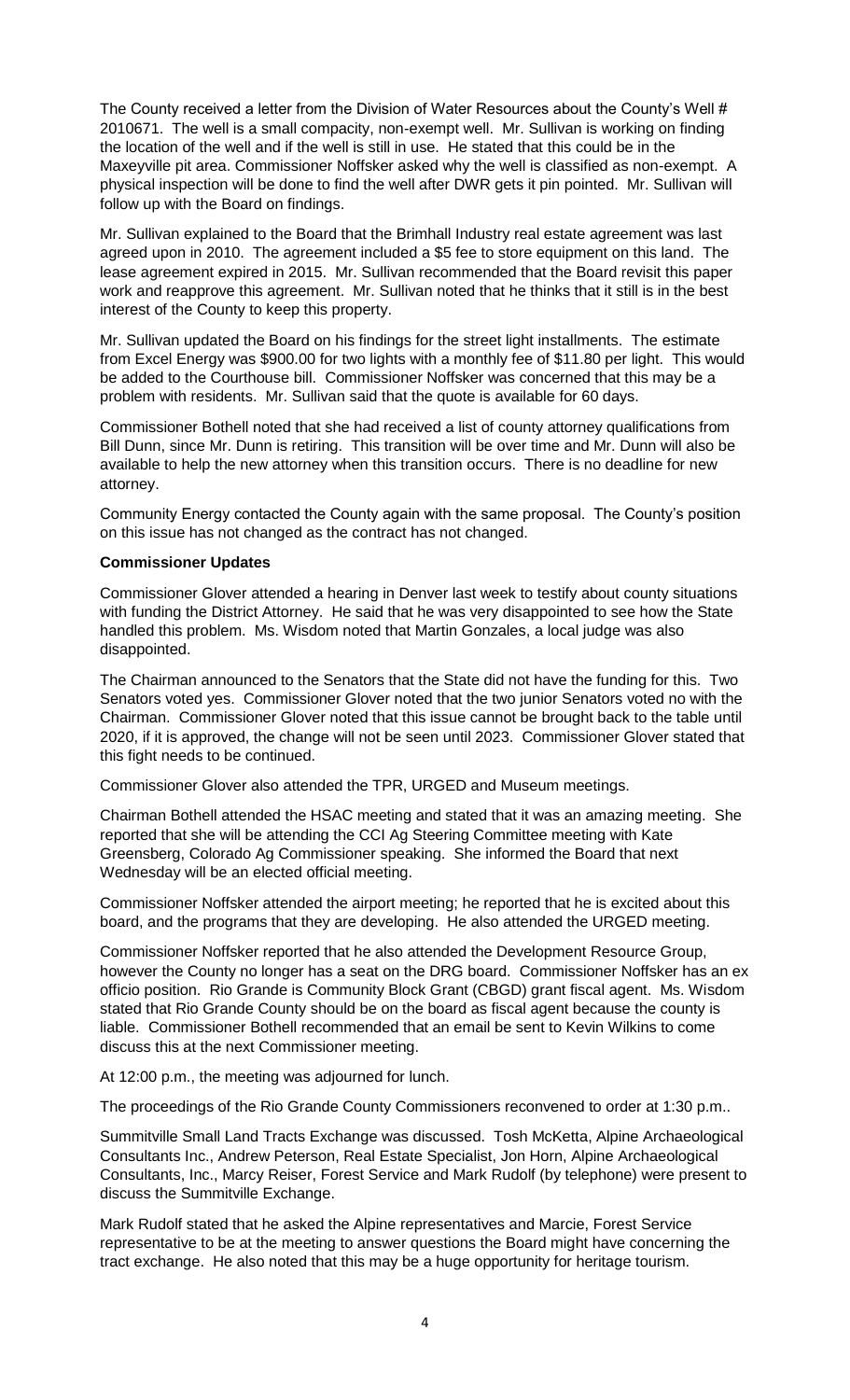Tosh McKetta, gave a Summitville update and explained the details of the property. There are three properties including: Lower Summitville, Upper Summitville and Chandler. Many of the buildings on these properties need maintenance to prevent further decay. Ms. Wisdom gave background on the land exchange with the Forest Service and noted that it required a historical land study.

Marcy Reiser discussed the historical values of the buildings currently standing and those that were standing in 2017. She noted that the buildings are still worth preserving even though they are not "significant sites".

Jon Horn recommended that the County help preserve these buildings for many reasons. Mining sites are popular tourism properties and Summitville is a great area for Rio Grande County to capitalize on. Mr. Horn presented some data on tourism areas that have been beneficial for the economy. Mr. Horn noted that there are a lot of funds and grants available for mining properties. Mr. Horn also said that the studies done at Summitville are just a base, other studies may be done that help qualify for funding. He recommended that Cindy Nasky be a resource for these grants. Mr. Horn noted that there is a wonderful asset up there, but the County doesn't need to be on the hook for the whole cost.

Marcy presented "the Most Endangered Places" document and stated that Summitville may qualify for this.

Commissioner Noffsker asked for clarification of the locations of Forest Service land and County land. Rio Grande County owns the majority of the land around it. Marcy clarified that any federal under taking requires historical site evaluation. Consulting with the State Historical Committee was also completed for this project. NEPA decision should be done by the end of the week.

Mark Rudolf excused himself because he had another meeting to attend. He noted that the closing for the land exchange is scheduled for March 15<sup>th</sup>. Mr. Rudolf will come by the Commissioner meeting on February 27, 2019 in the morning to answer questions. Commissioner Noffsker asked if all the cultural significant areas are gone. It was clarified that there are more significant areas and they are "outstanding".

Andrew Peterson explained that the Small Tracts Act Authority allows this transfer. The statement of approximate value was sent to the Commissioners. Commissioner Noffsker said that he sees no benefit for transferring this land. It was explained that as the EPA pulls out of this study and issue, the Superfund Site will shrink. The Memorandum of Agreement (MOA) is in the final stages and Ms. Reiser asked for input and approval.

Commissioner Noffsker asked if the EPA drew the boundaries. Ms. Wisdom noted that this area may be used for educational purposes and the purpose of the transfer is to create one contiguous property. Commissioner Noffsker asked if the EPA has assured agencies that the Superfund site will shrink. Ms. Wisdom noted that this is part of the wording in the agreement. Commissioner Noffsker stated that the boundary is not a physical issue. He also said that the Forest Service is trying to get rid of unusable land.

Ms. Wisdom explained that this transaction and project has been discussed for the past two and a half years. She also stated that it has been in the open record for the public to view in the minutes. Part of the purpose of this transaction is to shrink the Superfund Site boundary so that it is more manageable.

The MOA is ready to be approved and the parties involved are the Forest Service, State Historical office and County. The MOA outlines what the Forest Service is doing to mitigate the adverse effects. The Forest Service is discussing this with local Native American Tribes to ensure that no cultural ties are being affected. The MOA will be in effect for 3 years. If the land transfer is completed, then the MOA does not need to be active.

Commissioner Bothell recommended that Commissioner Noffsker contact Mark Rudolf to get answers and get updated on the project and transaction.

Commissioner Glover moved to sign the Statement of Approximate Valuation that states that the County agrees that the value is less than \$100,000.00. Commissioner Bothell seconded the motion. Commissioner Glover called for a roll call vote.

Commissioner Glover: yes Commissioner Bothell: yes Commissioner Noffsker: no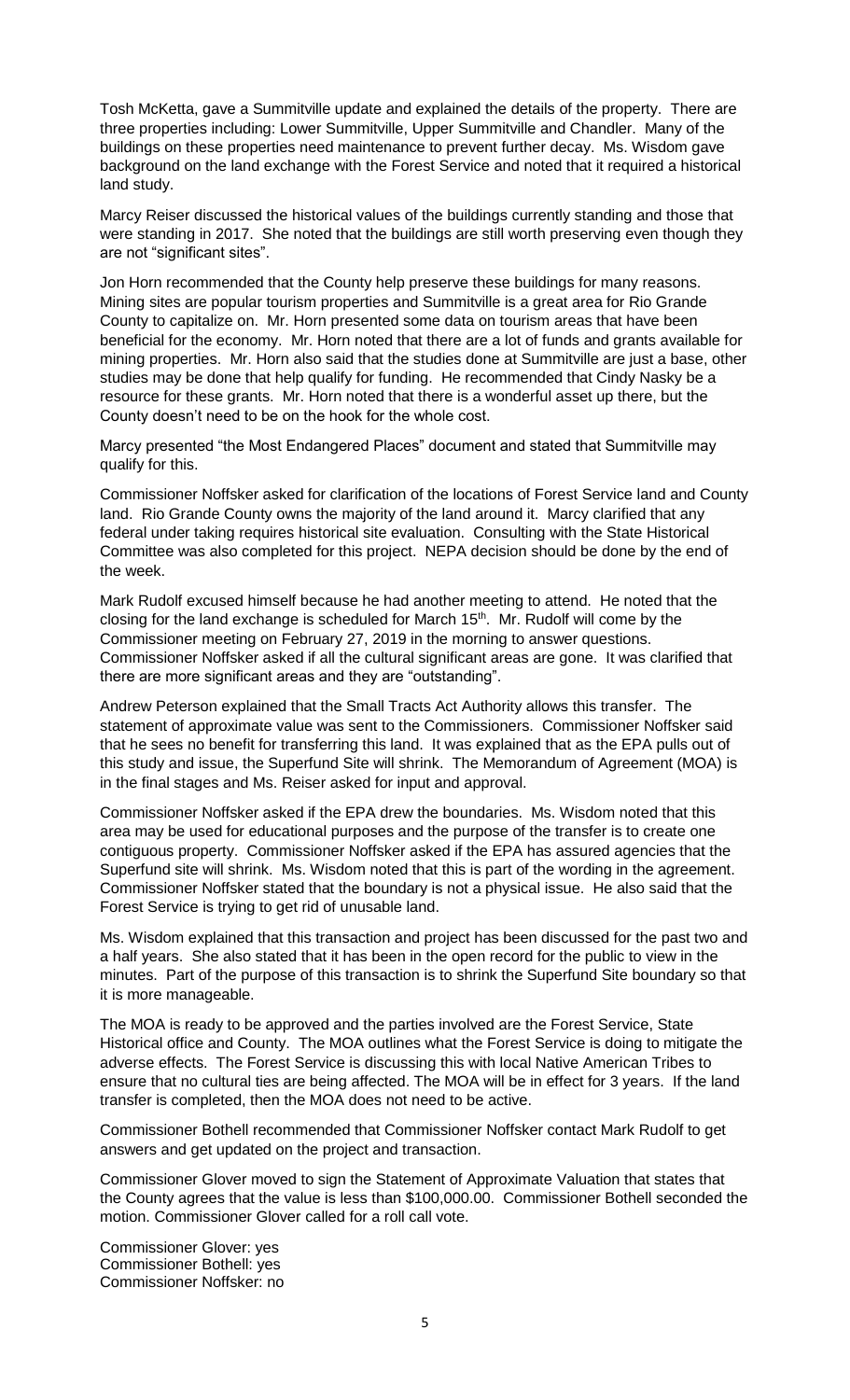The motion carried, two-one.

Commissioner Glover moved to approve the resolution to authorize Chairman Bothell to sign the closing. Commissioner Noffsker seconded the motion and the motion carried. Resolution was signed. Book 595 Page 1230

Cory Off, Rio Grande County representative to the Rio Grande Water Conservation District was present to update the Board on the issues of the RGWCD. He explained his position on the exportation of water and the resolution that the RGWCD approved. He said that he did not want to get on a bandwagon and "get out a pitch fork" to oppose the water exportation. He explained why he would like to be reappointed to the RGWCD board. Mr. Off said that he disagreed with the resolution to oppose water exportation because he believes that water exportation should not be ruled out altogether. He said that he had a good conversation with Kate Greenberg, Colorado Ag Commissioner.

Commissioner Bothell read a Thank you from Monte Vista Historical Society.

At 3:20 p.m. Commissioner Glover moved to adjourn the meeting. Commissioner Noffsker seconded the motion and the motion carried.

Attest:

Suzanne Bothell, Chairman Nikita Christensen Chairman of the Board Clerk of the Board

COUNTY COMMISSIONERS' PROCEEDINGS

State of Colorado (a)

ss

County of Rio Grande )

The Board of the Rio Grande County Commissioners met in regular session on February 27, 2019.

At 9:00 a.m., Chairman Bothell called the meeting to order. Commissioner Glover led the opening prayer. The Pledge of Allegiance was said.

Clerk of the Board, Nikita Christensen called roll. Commissioner Suzanne Bothell, Commissioner Gene Glover, Commissioner John Noffsker and County Accountant, Tina Wilson were present.

# **Adoption of the Agenda**

Commissioner Glover moved to approve the agenda. Commissioner Noffsker seconded the motion and the motion carried.

# **Public Comment**

Chairman Bothell asked if there were any public comments. Mikaila Pence was present to discuss her appreciation for the CSU Extension Services. Ms. Pence explained that her husband and her moved to the San Luis Valley knowing very little about rural communities and agriculture. After they purchased land and mini Hereford cattle, they relied heavily on the CSU Extension office for advice and support. She discussed how their children have learned lessons in 4-H through their fair projects and being elected Vice President and Treasurer of their 4-H club. She said, "They are trying to raise children that will be the type of employees that they would want to hire". Ms. Pence is a pediatrician and her husband is the owner of Pence Engineering. She asked that the County hold the Extension Service as a high priority in their funding allocations.

Don McDonald, Rio Grande County Sheriff, reported to the Board and showed photos of some of the new equipment including the "Plug and Play With" radio system. This will be used in the SRO (School Resource officer) vehicle to get the kids involved. This equipment can be transferred when the vehicle wears out.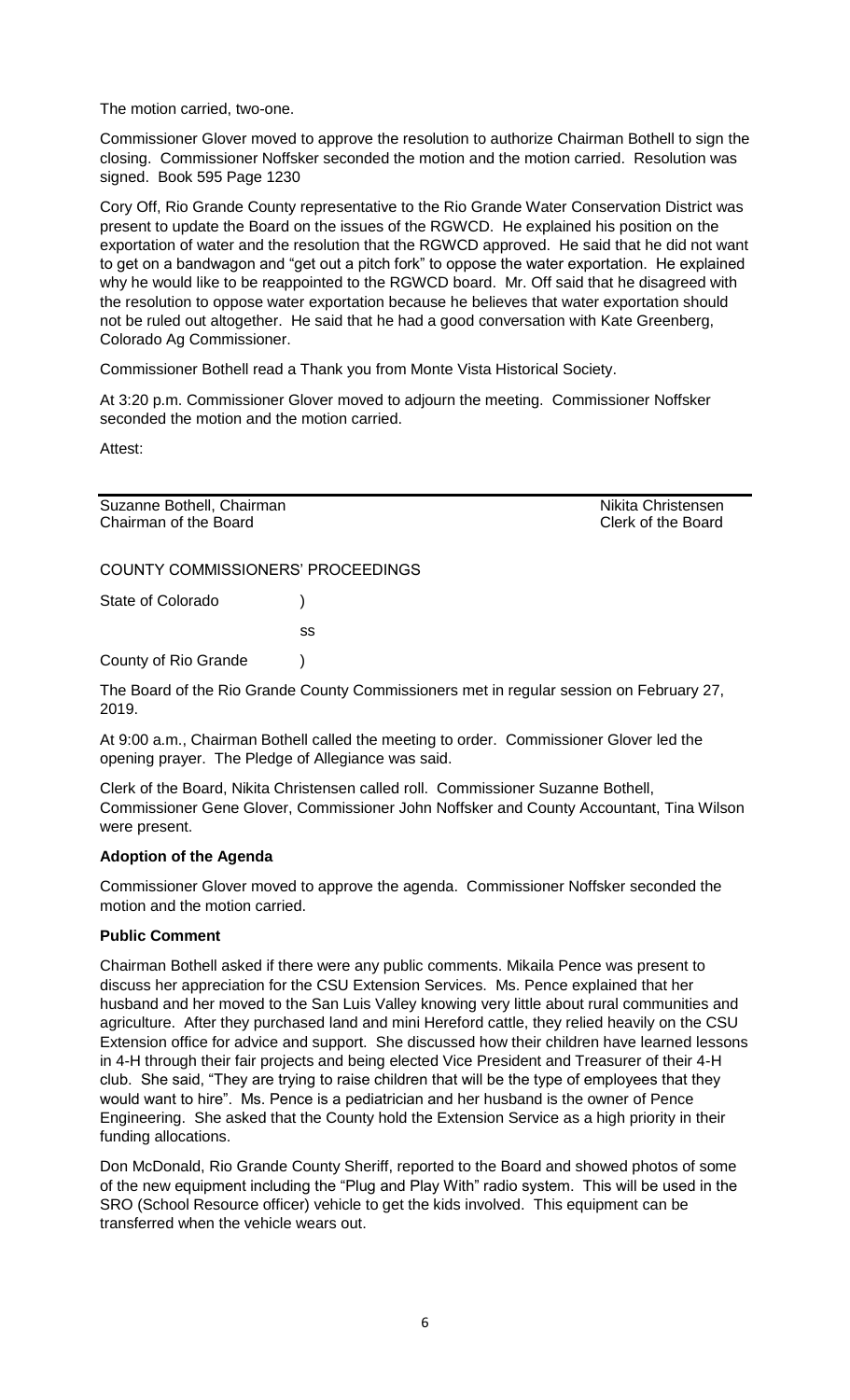# **Consent Agenda**

The consent agenda was presented which included an incumbency certificate (software lease for the Assessor), a warrant for voided check written to WSB Computer Services instead of Wall Smith and Bateman, payroll, and accounts payable vouchers. Commissioner Glover moved to approve the consent agenda. Commissioner Noffsker seconded the motion and the motion carried. Commissioner Noffsker moved to approve the minutes as corrected from February 13, 2019. Commissioner Glover seconded the motion, and the motion carried.

### **February 2019 Monthly Vouchers**

| <b>Vendor</b><br><b>1 BETTER LLC</b>   | <b>Service</b><br>TOB ADS ON SCREEN /                              | <b>Amount</b><br>\$5,000.00 |
|----------------------------------------|--------------------------------------------------------------------|-----------------------------|
|                                        | <b>REGIONAL</b>                                                    |                             |
| <b>4 RIVERS EQUIPMENT, LLC.</b>        | <b>ACCT#8248</b>                                                   | \$270.10                    |
| <b>AIRGAS USA, LLC</b>                 | <b>RENTAL WELDING SUPPLIES</b>                                     | \$299.07                    |
| <b>ALAMOSA CO NURSING SVC</b>          | <b>HEALTHY COMMUNITIES FOR</b><br><b>JANUARY 2019</b>              | \$1,192.70                  |
|                                        | <b>TOB SUB CONTRACT</b><br><b>PAYMENT FOR PUBLIC</b>               |                             |
|                                        | <b>HEALTH AND</b>                                                  |                             |
|                                        | <b>ENVIRONMENTAL HEALTH</b>                                        |                             |
|                                        | <b>TOB SUB CONTRACT PYMT /</b><br><b>ENVIRONMENTAL HEALTH</b>      |                             |
|                                        | <b>PYMT FOR 2018 CORRECTED</b>                                     |                             |
|                                        | <b>SLV PH PARTNERSHIP</b>                                          |                             |
| <b>ALAMOSA COUNTY</b>                  | SLV BOCC DUES FOR 2019,<br><b>OFFICE RENT FOR MARCH</b>            | \$400.00                    |
| <b>ALL TRUCK AND TRAILER</b>           | ACCT#68263                                                         | \$83.02                     |
| <b>ALTA FUELS, LLC</b>                 | INV CONT - 217032, 217051,                                         | \$12,644.68                 |
|                                        | 217821 / ACCT# 1935                                                |                             |
| <b>AMERICAN ELECTRIC COMPANY</b>       | <b>2 LIGHT SENSOR SWITCHES</b>                                     | \$107.06                    |
| <b>AMERICAN FIDELITY</b>               | <b>Automatic Invoice From Payroll</b>                              | \$563.88                    |
| <b>AMERICAN PUBLIC LIFE</b>            | <b>Automatic Invoice From Payroll</b>                              | \$189.30                    |
| <b>ASTRONAUT ROMINGER AIRPORT</b>      | 2018 Year end adjustment                                           | \$857.51                    |
| <b>AVENU HOLDINGS, LLC</b>             | <b>CUST# 663316 / APP HOSTING -</b><br><b>HARDWARE - SOFTWARE,</b> | \$3,281.21                  |
|                                        | <b>TRACK SEARCH</b>                                                |                             |
| <b>AXON ENTERPRISES, INC</b>           | ACCT# 107320/ TASER 60 YR 3<br><b>PYMT: X2 BASIC / LEASE</b>       | \$5,304.00                  |
|                                        | <b>PAYMENT</b>                                                     |                             |
| <b>BRANDON ROGERS</b>                  | <b>MILES AND MEETING</b>                                           | \$56.16                     |
| <b>BROWN'S SEPTIC SVC INC</b>          | <b>RENTAL PORTABLE</b>                                             | \$82.00                     |
|                                        | <b>RESTROOMS</b>                                                   |                             |
| <b>BRUMLEY PLUMBING HEATING</b>        | <b>CHECK HEATERS AT THE</b>                                        | \$185.76                    |
|                                        | <b>MCMULLEN BUILDING</b>                                           |                             |
| <b>BRYAN CHRISTENSEN</b>               | <b>MILES AND MEETING</b>                                           | \$60.35                     |
| <b>BUSINESS SOLUTIONS LEASING, INC</b> | AGREEMENT#101-1260978-000                                          | \$60.10                     |
| <b>CAROL KEITH</b>                     | <b>SERVE SAFE CERTIFICATION</b><br><b>CLASS</b>                    | \$140.00                    |
| <b>CAROL VORIS</b>                     | <b>MILEAGE FOR MONTH FOR</b><br><b>POSTAGE</b>                     | \$8.55                      |
| <b>CARY ALOIA</b>                      | <b>MEETING AND MILES</b>                                           | \$73.40                     |
| <b>CCNC, INC</b>                       | <b>ACCT# RGSO / 2019</b><br><b>MEMBERSHIP FEE</b>                  | \$100.00                    |
| <b>CCOERA</b>                          | <b>Automatic Invoice From Payroll</b>                              | \$32,285.88                 |
| <b>CENTER FOR RESTORATIVE</b>          | <b>2019 ANNUAL ALLOCATION</b>                                      | \$1,000.00                  |
| <b>PROGRAMS</b>                        |                                                                    |                             |
| <b>CENTER PARTS STORE, INC</b>         | <b>BATTERY AND LAMP</b>                                            | \$158.24                    |
| <b>CENTURYLINK</b>                     | 7198524781                                                         | \$439.68                    |
| <b>CHARLES STILLINGS</b>               | <b>MILES AND MEETING</b>                                           | \$65.75                     |
| <b>CIELLO POWERED BY SLVREC</b>        | ACCT# 7000860100 /<br>#7000860000                                  | \$127.77                    |
| <b>CO DEPT OF LABOR &amp; EMPLOY</b>   | <b>STORAGE TANK</b>                                                | \$35.00                     |
|                                        | <b>REGISTRATION FOR YEAR</b><br>2019                               |                             |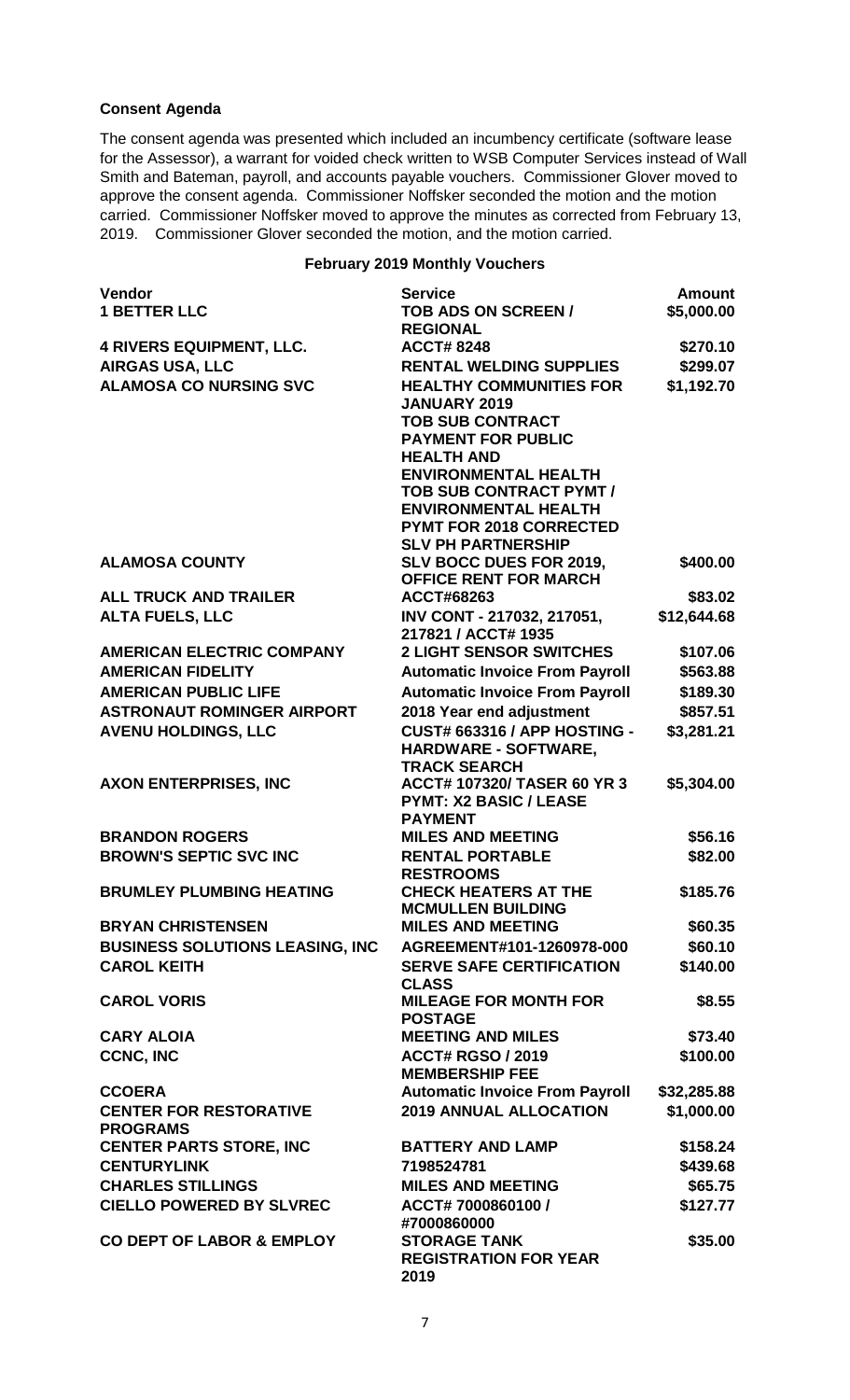| <b>COAST TO COAST COMPUTER</b><br><b>COLO SECRETARY OF STATE</b> | <b>ACCT# 291679</b><br><b>TRAINING- ELECTION</b>                      | \$207.77<br>\$60.00      |
|------------------------------------------------------------------|-----------------------------------------------------------------------|--------------------------|
| <b>COLOLRADO COUNTY CLERK'S</b>                                  | <b>CERTIFICATION</b><br><b>MEALS FOR SPRING</b>                       | \$78.00                  |
| ASSN.                                                            | <b>CONFERENCE</b><br><b>COUNTY CLERK ASSN DUES</b><br><b>FOR 2019</b> |                          |
| <b>COLORADO DEPART, OF REVENUE</b>                               | <b>JANUARY 2019 SALES TAX</b>                                         | \$135.00                 |
| <b>COLORADO DEPARTMENT OF</b><br><b>REVENUE</b>                  | <b>Automatic Invoice From Payroll</b>                                 | \$367.39                 |
| <b>COLORADO DEPT. OF REVENUE</b>                                 | <b>Automatic Invoice From Payroll</b>                                 | \$14,983.00              |
| <b>COMPUTER INFORMATION</b><br><b>CONCEPTS, INC</b>              | <b>2018 TAX FORMS</b><br><b>ANNUAL PEOPLEWARE</b><br><b>AGREEMENT</b> | \$161.68                 |
| <b>CONDUENT BUSINESS</b><br><b>SOLUTIONS,LLC</b>                 | <b>LAND RECORDS</b><br><b>MANAGEMENT SYSTEM FOR</b>                   | \$1,220.40               |
| <b>CONEJOS COUNTY NURSING</b>                                    | <b>DECEMBER 2018</b><br><b>JANUARY 2019 PAYMENT</b>                   |                          |
| <b>COSTILLA COUNTY PUBLIC</b>                                    | <b>STEPP TOB GRANT</b>                                                | \$1,889.38<br>\$2,051.28 |
| <b>CREATIVE PRODUCT SOURCE</b>                                   | <b>ACCT RGSO</b>                                                      | \$436.14                 |
| <b>CRIMESTAR CORPORATION</b>                                     | <b>COMPUTER PROGRAMS /</b>                                            | \$1,200.00               |
|                                                                  | <b>ACCT# RGSO</b>                                                     |                          |
| <b>CTSI</b><br><b>CYNTHIA FORD</b>                               | <b>Automatic Invoice From Payroll</b><br><b>HCC MILES</b>             | \$88,596.02<br>\$176.85  |
|                                                                  | <b>HEALTHCARE COALITION</b><br><b>COORDINATOR</b>                     |                          |
|                                                                  | <b>HCC MILES TO MEETINGS AND</b><br><b>CELL</b>                       |                          |
|                                                                  | <b>FIRST OF FEB CONTRACT</b>                                          |                          |
| <b>DEL NORTE BANK</b>                                            | <b>BILLING</b><br><b>ACCT RGSO - EVIDENCE</b><br><b>STORAGE</b>       | \$30.00                  |
| <b>DEL NORTE PROSPECTOR</b>                                      | <b>SUBSCRIPTION FOR YEAR</b><br>2019                                  | \$39.00                  |
| <b>DELTA RIGGING &amp; TOOLS, INC</b>                            | <b>CUST#107759</b>                                                    | \$378.76                 |
| <b>DIANNE KOSHAK</b>                                             | <b>MILES TO MEETINGS</b>                                              | \$53.10                  |
| <b>DIRECT TV</b>                                                 | ACCT# 045235405                                                       | \$183.71                 |
| <b>DISTRICT ATTORNEY OFFICE</b>                                  | 2ND PORTION OF 2019<br><b>BUDGET</b>                                  | \$22,166.67              |
| <b>DIXIE DILTZ</b>                                               | <b>MILES</b>                                                          | \$30.15                  |
| <b>DOMINION VOTING SYSTEMS, INC</b>                              | <b>MANAGED SERVICES</b><br><b>AGREEMENT</b>                           | \$19,281.73              |
| <b>DOUG COOPER</b>                                               | <b>MILES AND MEETING</b>                                              | \$52.07                  |
| <b>DWIGHT FREEMAN</b>                                            | <b>MILES AND MEETING</b>                                              | \$63.50                  |
| <b>EMILY BROWN</b>                                               | <b>MILES TO MEETINGS</b>                                              | \$86.40                  |
| <b>ENDPOINT DIRECT, INC</b>                                      | <b>POSTAGE AND PRINTING</b>                                           | \$1,544.22               |
| <b>EVERETT MYERS</b>                                             | <b>MEETING AND MILES</b>                                              | \$65.30                  |
| <b>FAMILY SUPPORT REGISTRY</b><br><b>FIRST BANKCARD</b>          | <b>Automatic Invoice From Payroll</b><br><b>ACCT#1595</b>             | \$1,902.00<br>\$9,927.74 |
| <b>FIRST SOUTHWEST BANK</b>                                      |                                                                       | \$104,413.82             |
| <b>GLENN'S AUTO REPAIR, INC</b>                                  | <b>Automatic Invoice From Payroll</b><br><b>ACCT RGSO / 2009 F150</b> | \$777.39                 |
| <b>GOBINS, INC</b>                                               | <b>CONT2725-01</b>                                                    | \$33.89                  |
| <b>GREAT AMERICA FINANCIAL</b>                                   | AGREEMENT# 025-1070947-<br>0000                                       | \$349.13                 |
| <b>GUNBARREL STATION, INC</b>                                    | INV CONT - 569372, 569357,<br>568295                                  | \$187.41                 |
| <b>HAYNIE'S INC.</b>                                             | <b>ACCT#7066</b>                                                      | \$1,200.46               |
| <b>HUSMANN PLUMBING, INC</b>                                     | FLUSH VALVE, REPAIR KIT,                                              | \$209.48                 |
| <b>IDA SALAZAR</b>                                               | <b>MILES TO MEETINGS</b>                                              | \$350.10                 |
| <b>IHS PHARMACY</b>                                              | <b>ACCT# RG99999999</b>                                               | \$77.55                  |
| <b>JD POWER</b>                                                  | <b>NADA APPRAISAL GUIDE</b>                                           | \$215.00                 |
| <b>JACK'S MARKET</b>                                             | <b>MR CLEAN MAGIC CLEANER,</b><br><b>SPRAY BOTTLES</b>                | \$19.54                  |
| <b>JADE COMMUNICATIONS, LLC</b>                                  | <b>ACCT# 2938 / PHONE-</b>                                            | \$173.82                 |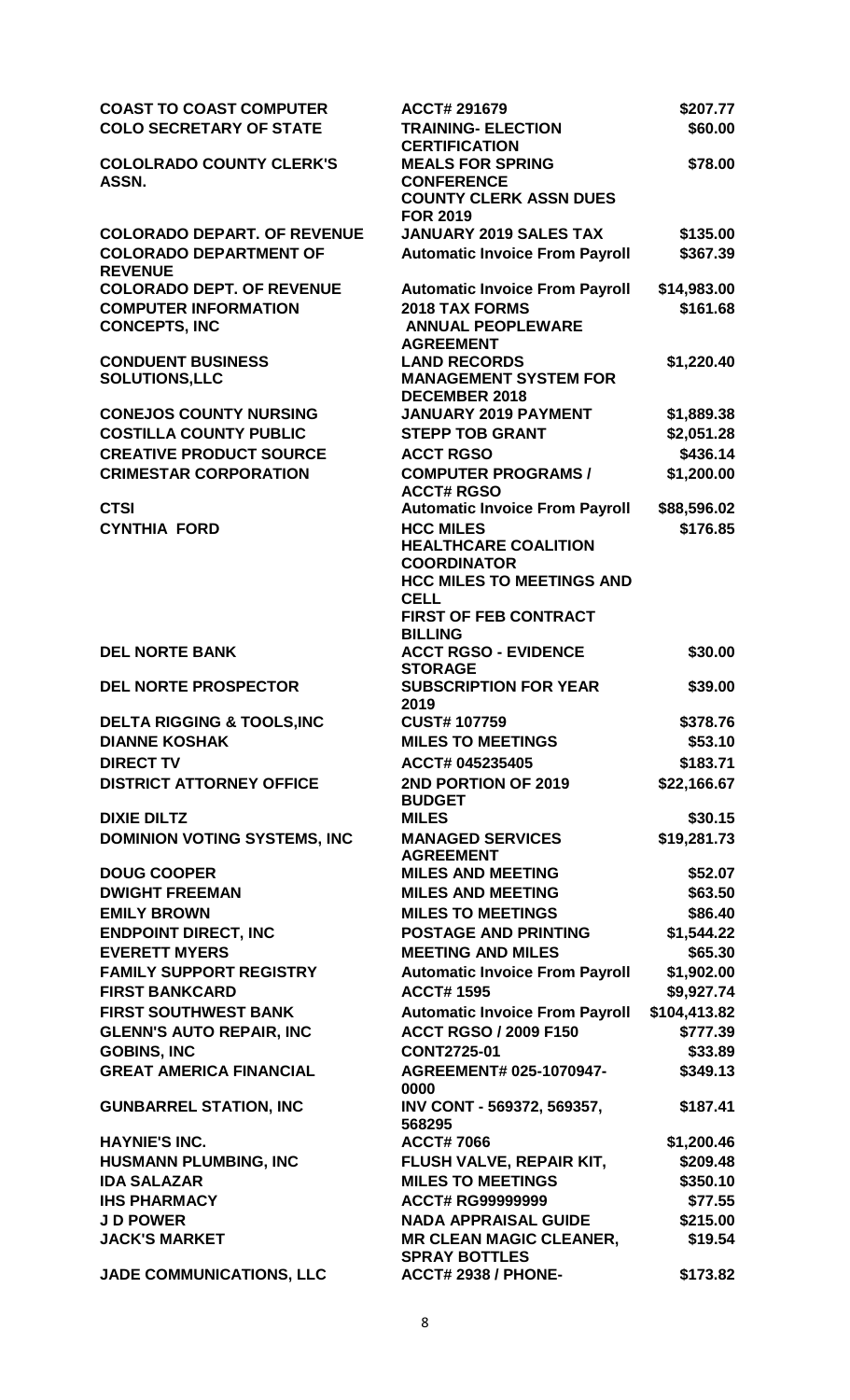|                                                                                     | <b>INTERNET</b>                                                                                     |                      |
|-------------------------------------------------------------------------------------|-----------------------------------------------------------------------------------------------------|----------------------|
| <b>JAMES CLARE</b>                                                                  | <b>MILES AND MEETING</b>                                                                            | \$52.25              |
| <b>JEAN BORREGO</b>                                                                 | <b>MILES FOR MEETINGS</b>                                                                           | \$378.45             |
| <b>KALEIGH BENAVIDES</b>                                                            | <b>MILES TO MEETINGS</b>                                                                            | \$256.50             |
| <b>KD KLENE</b>                                                                     | <b>ACCT# S10627172P</b>                                                                             | \$80.26              |
| <b>KEN'S SERVICE CENTER</b>                                                         | INV CONT - 54202 / 54230 /<br>54164 / 54161 / 54090 / 54212 /                                       | \$2,050.23           |
| <b>KIMBERLY BRYANT</b>                                                              | 54205 - ACCT RGSO<br><b>MONTHLY PAY FOR SIM</b><br><b>GRANT</b>                                     | \$3,074.88           |
| <b>KRISTI HILLIS</b>                                                                | <b>MONTHLY PAY FOR JANUARY</b>                                                                      | \$1,125.00           |
| <b>LA PUENTE HOME, INC</b>                                                          | <b>RIO GRANDE COUNTY FOOD</b><br><b>BANK CONTRIBUTION</b>                                           | \$2,145.00           |
| LEDS, LLC                                                                           | <b>2019 MAINTENANCE</b><br><b>DOCUMENT MANAGEMENT</b><br><b>RECORDING SERVER</b>                    | \$1,520.00           |
| <b>LENCO WEST, INC</b>                                                              | <b>ELECTRICAL TAPE</b>                                                                              | \$15.00              |
| <b>LEONARD BROWN</b>                                                                | <b>MEETING AND MILES</b>                                                                            | \$63.50              |
| <b>LEROY A ROMERO</b>                                                               | <b>MONTHLY OFFICE CLEANING</b>                                                                      | \$150.00             |
| <b>LOGAN COUNTY SHERIFF'S OFFICE</b>                                                | <b>PURCHASE OF 4 VEHICLES</b>                                                                       | \$8,000.00           |
| <b>MADDOX COLLECTIONS</b>                                                           | <b>DRUG SCREEN NEW</b><br><b>EMPLOYEES</b>                                                          | \$150.00             |
| <b>MARK MUELLER</b>                                                                 | <b>MILES AND MEETING</b>                                                                            | \$56.30              |
| <b>MASTER PRINT &amp; WEB DESIGN, INC</b>                                           | <b>ANNUAL RENEWAL</b>                                                                               | \$39.00              |
| <b>MCKESSON MEDICAL SURGICAL</b>                                                    | <b>BANDAGES / NEEDLES</b>                                                                           | \$51.75              |
| <b>MDS WASTE &amp; RECYCLE, INC</b>                                                 | ACCT# 636860026494 ROAD &<br><b>BRIDGE</b>                                                          | \$143.00             |
| <b>MEADOW GOLD DAIRIES, INC</b>                                                     | <b>INV CONT - 81004990 / ACCT#</b><br>1052229                                                       | \$294.00             |
| <b>MICHAEL MITCHELL</b>                                                             | <b>MILES AND MEETING</b>                                                                            | \$65.30              |
| <b>MIKE MEDINA</b>                                                                  | <b>MAINTENANCE DEPT SHIRTS</b><br><b>W/ LOGO AND NAME FOR ERIC</b>                                  | \$75.00              |
| <b>MIKE SCHAEFER</b>                                                                | <b>MILES AND MEETING</b>                                                                            | \$56.30              |
| <b>MOBILE RECORD SHREDDERS, LLC</b>                                                 | <b>SHREDDING</b>                                                                                    | \$65.00              |
| <b>MONTE VISTA COOPERATIVE</b>                                                      | <b>RAILROAD PICK FOR ICE</b><br><b>ACCT# 4545094 / WEED DIST</b><br>INV CONT - 8744, 15061, 37639 / | \$40.59              |
|                                                                                     | <b>ROAD &amp; BRIDGE</b><br><b>REPAIR CYLINDER SHAFT</b>                                            |                      |
| <b>MONTE VISTA MACHINE TOOL</b>                                                     |                                                                                                     | \$84.00              |
| <b>MOONLIGHT CUSTOMS LLC.</b>                                                       | <b>ACCT 109</b>                                                                                     | \$885.00             |
| <b>MOORE MEDICAL, LLC</b><br><b>MYERS BROTHERS TRUCK AND</b><br><b>TRACTOR, INC</b> | <b>ACCT RGSO 58813908</b><br><b>INV CONT - 35034</b>                                                | \$103.81<br>\$758.11 |
| <b>NATIONAL ASSOCIATION OF</b><br><b>COUNTIES</b>                                   | <b>2019 DUES</b>                                                                                    | \$450.00             |
| <b>NATIONAL JEWISH HEALTH</b>                                                       | TB COURSE - PAUL / ATTN:<br><b>MANDY COMEAU / ROOM S748</b>                                         | \$455.00             |
| <b>NOTES &amp; NUMBERS, LLC.</b>                                                    | <b>MANAGERS MEETING</b><br><b>CLERK TO THE BOARD</b>                                                | \$40.00              |
| <b>O &amp; V PRINTING, INC</b>                                                      | <b>LETTERHEAD / BUSINESS</b><br><b>CARDS JOHN NOFFSKER</b>                                          | \$375.12             |
| <b>PAUL WERTZ</b>                                                                   | <b>MILES TO MEETINGS</b>                                                                            | \$81.15              |
| <b>PAXVAX, INC</b>                                                                  | <b>VIVOTIF CAP X4</b>                                                                               | \$197.40             |
| PRO COM, LLC                                                                        | <b>DRUG TEST NEW EMPLOYEES</b>                                                                      | \$185.00             |
| <b>PSYCHOLOGICAL RESOURCES</b>                                                      | <b>PSYC TEST FOR NEW HIRE</b>                                                                       | \$1,215.00           |
| <b>PUEBLO CO INFORMATION SYS</b>                                                    | <b>MONTHLY HOSTING FEES</b>                                                                         | \$4,935.00           |
| <b>RG &amp; ASSOCIATES, LLC</b>                                                     | <b>LAND USE CODE UPDATE</b>                                                                         | \$8,305.30           |
| <b>ROCK WATER MANAGEMENT, LLC</b>                                                   | <b>SEPTEMBER 2018 RENT</b>                                                                          | \$450.00             |
| <b>RYLIND INDUSTRIES, INC.</b>                                                      | <b>PLOW CYLINDER KIT</b>                                                                            | \$165.00             |
| <b>S &amp; S DISTRIBUTION, INC</b>                                                  | <b>INV CONT-84154 / WATER</b>                                                                       | \$45.00              |
| <b>SAGUACHE CO PUBLIC HEALTH</b>                                                    | <b>TOB SUB CONTRACT</b><br><b>PAYMENT FOR JANUARY 2019</b>                                          | \$1,002.51           |
| <b>SAGUACHE COUNTY JAIL</b>                                                         | <b>ACCT RGSO / JANUARY</b><br><b>HOLDING</b>                                                        | \$1,395.00           |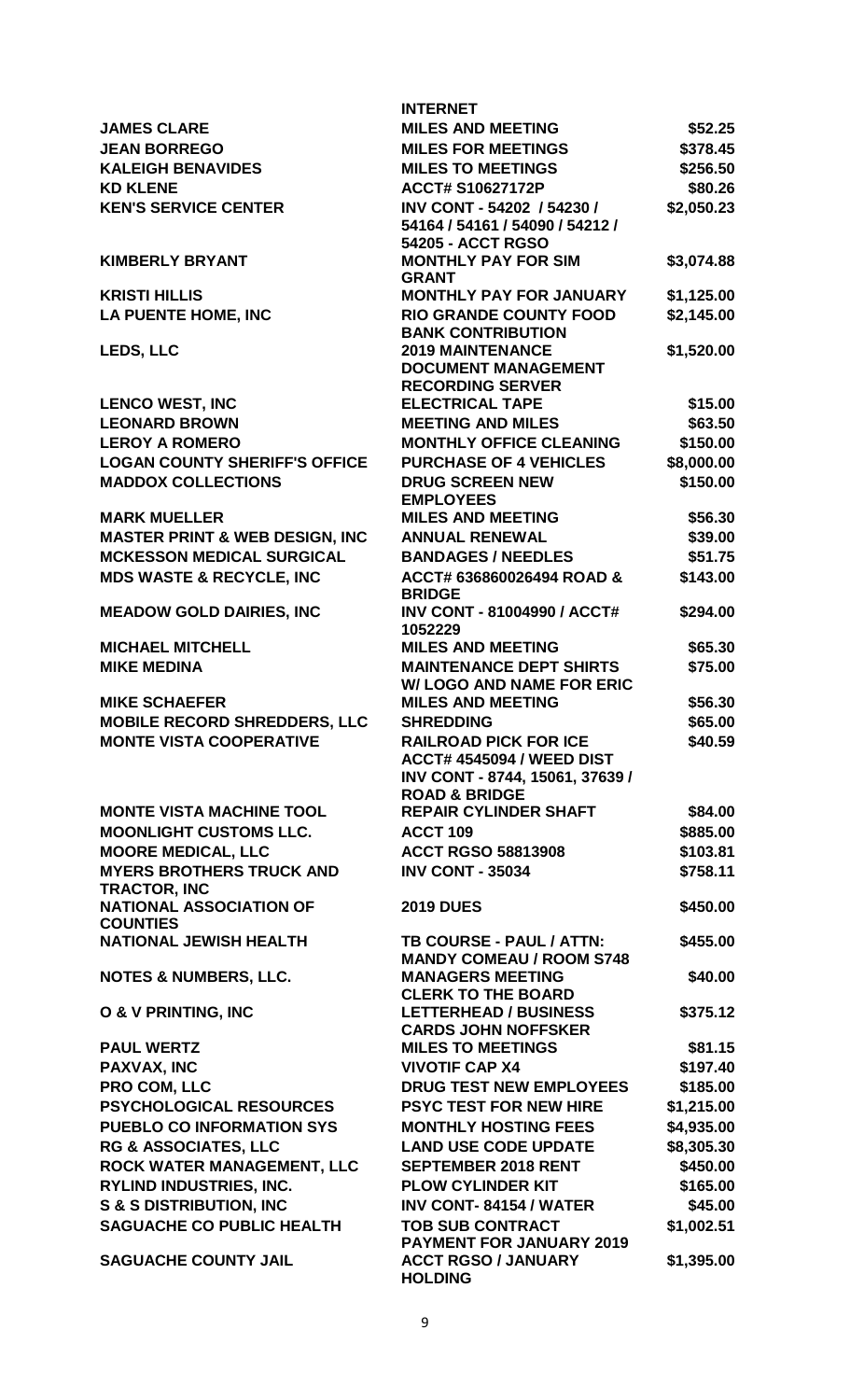| <b>SAMS CLUB</b><br><b>SAN JUAN COUNTY SHERIFF'S</b><br><b>OFFICE</b> | acct# 182546<br><b>PURCHASE OF 2 VEHICLES</b>                                                                     | \$1,494.60<br>\$7,000.00 |
|-----------------------------------------------------------------------|-------------------------------------------------------------------------------------------------------------------|--------------------------|
| <b>SARAH HERRERA</b><br><b>SECURITY BENEFIT</b>                       | <b>MILEAGE STI PROJECT GRANT</b><br><b>Automatic Invoice From Payroll</b>                                         | \$31.00<br>\$3,360.00    |
| <b>SHAMROCK FOODS COMPANY</b>                                         | INV CONT - 11115028 CR \$5.86                                                                                     | \$2,967.54               |
| SIMPLE DISTRIBUTORS LLC                                               | RIBBON, WHITE OUT, TAPE,<br>TONER, MINUTE BOOK PAGES,<br><b>TYPEWRITER CORRECTION</b><br><b>TAPE</b>              | \$449.74                 |
| <b>SLV DEVELOPMENT RESOURCE</b><br><b>GROUP</b>                       | <b>EZONE ADMINISTRATION FEE</b>                                                                                   | \$75.00                  |
| <b>SLV AUTO REPAIR, LLC</b>                                           | <b>ACCT#305</b>                                                                                                   | \$1,374.63               |
| SLV BEHAVIORAL HEALTH GROUP,<br><b>INC</b>                            | <b>SIM OCTOBER 2018</b><br><b>BEHAVIORAL HEALTH GROUP</b><br><b>BEHAVIORAL HEALTH GROUP</b><br>/ SIM JANUARY 2019 | \$4,221.39               |
| <b>SLV HAZARDOUS SUBSTANCE</b><br><b>BOARD, INC</b>                   | <b>2019 HAZ MAT DUES</b>                                                                                          | \$1,900.00               |
| <b>SLV PARTS, INC</b>                                                 | <b>ACCT 7050 / ELEC BATTERY</b>                                                                                   | \$12.98                  |
| <b>SLV REC</b>                                                        | SF-4699010705 / DN-759843705                                                                                      | \$175.00                 |
| SOUTH FORK PROPANE, LTD. CO.                                          | <b>ACCT#10274</b>                                                                                                 | \$585.00                 |
| <b>STAPLES BUSINESS</b>                                               | INVOICES3404081461,<br>3404081465 /                                                                               | \$135.37                 |
| <b>STATE OF COLORADO</b>                                              | INV CONT - 19095-19 /<br><b>JANUARY AND FEBRUARY</b><br>2019                                                      | \$443.00                 |
| <b>SUMMIT MARKET</b>                                                  | INV CONT - 3076920812 /<br><b>ACCT# 4000</b>                                                                      | \$15.63                  |
| <b>SUNNY COMMUNICATIONS, INC</b>                                      | <b>MOTOROLA XTL2500 / DASH</b><br><b>MOUNT</b>                                                                    | \$740.00                 |
| <b>THOMPSON DISTRIBUTING INC</b>                                      |                                                                                                                   | \$678.00                 |
| <b>TONI STEFFENS-STEWARD</b>                                          | <b>CTC CONSULTING / TOB</b><br><b>CONSULTING FOR JANUARY</b><br>2019                                              | \$4,593.30               |
| <b>TORRES PLUMBING &amp; HEATING, LLC</b>                             | <b>REPLACED METCRAFT PARTS</b><br>/ FIXED ISSUES IN C PODS /<br><b>EXTRA PARTS FOR STOCK</b>                      | \$1,566.44               |
| <b>TOTAL OFFICE SOLUTIONS</b>                                         | INV CONT - 0319844-001,<br>0319904-001 / TAPE, STICK<br>NOTES, SELF INKING STAMP,<br><b>FOLDERS</b>               | \$87.15                  |
| <b>TOWN AND COUNTRY</b>                                               | $A-34$                                                                                                            | \$220.36                 |
| <b>TOWN OF DEL NORTE</b>                                              | CUST#'S - 1512.01 / 1892.01 /<br>1822.01 / 1030.02                                                                | \$307.47                 |
| <b>TRANSWEST TRUCK, INC</b>                                           | <b>ACCT# 68263</b>                                                                                                | \$96.96                  |
| TX CHILD SUPPORT SDU                                                  | <b>Automatic Invoice From Payroll</b>                                                                             | \$520.00                 |
| <b>UNITED REPROGRAPHIC</b>                                            | <b>MAINTENANCE AGREEMENT</b>                                                                                      | \$260.51                 |
| <b>UPPER RIO GRANDE ANIMAL</b>                                        | <b>2019 CONTRIBUTION</b>                                                                                          | \$1,500.00               |
| <b>VALLEY ELECTRIC, INC</b>                                           | <b>RAN A DEDICATED CIRCUIT</b><br><b>FOR INTOXICATOR MACHINE</b><br><b>AND DATA LINE</b>                          | \$1,027.45               |
| <b>VALLEY LUMBER AND SUPPLY, INC</b>                                  | <b>GLOSS BLACK PLASTIC</b><br><b>SPRAY</b>                                                                        | \$20.36                  |
| <b>VALLEY PUBLISHING</b>                                              | <b>MULTIPLE AD</b>                                                                                                | \$98.25                  |
| <b>VALUEWEST, INC</b>                                                 | <b>COMMERCIAL REAPPRAISAL</b><br><b>PYMT</b>                                                                      | \$3,000.00               |
| <b>VARIDESK, LLC</b>                                                  | <b>ACTIVEMAT ROCKER</b>                                                                                           | \$125.00                 |
| <b>VENDOLA PLUMBING, INC</b>                                          | <b>FURNISH AND INSTALL A</b><br><b>DISPOSAL</b>                                                                   | \$958.00                 |
| <b>VERIZON WIRELESS</b>                                               | ACCT# 765509857-00002                                                                                             | \$229.34                 |
| <b>VETERANS COALITION OF THE SLV</b>                                  | <b>CONTRIBUTION FOR 2019</b><br><b>YEAR</b>                                                                       | \$3,860.00               |
| <b>WAGNER EQUIPMENT</b>                                               | <b>INV CONT - P00C2136814,</b><br>P03C0479414, P00C2138463,                                                       | \$9,473.81               |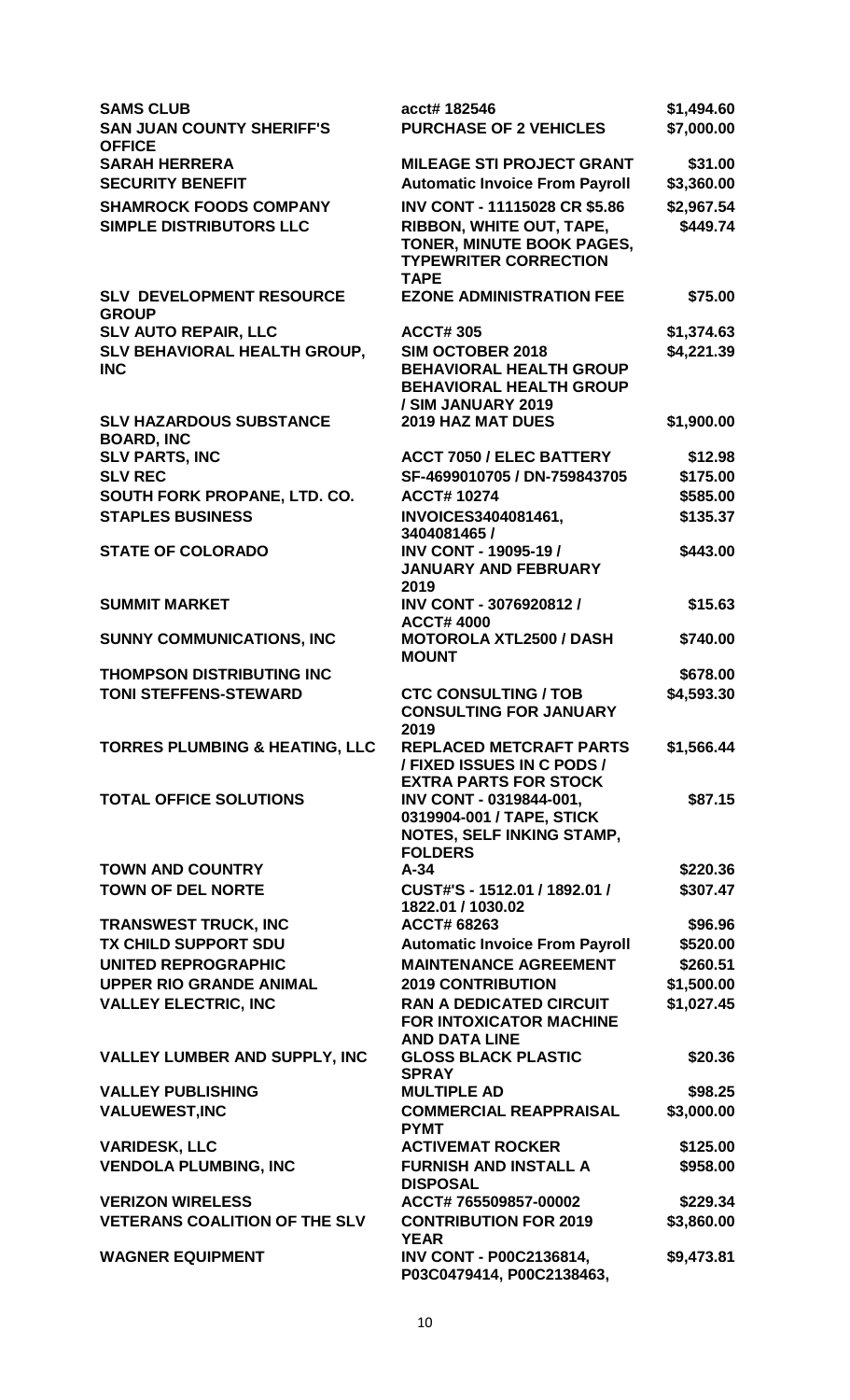|                              | PO3C0479910, P00C2139506,             |             |
|------------------------------|---------------------------------------|-------------|
|                              | P03C048015, S03W0845194               |             |
| <b>WASTE MANAGEMENT-</b>     | <b>CUSTOMER# 05925-74006</b>          | \$234.06    |
| <b>WEX BANK</b>              | ACCT# 0406-00-819100-9,               | \$491.88    |
|                              | ACCT# 0406-00-819102-5,               |             |
|                              | ACCT# 0406-00-821424-9                |             |
| <b>WILLIAM F. DUNN</b>       | <b>LEGAL FEES</b>                     | \$2,852.75  |
| <b>WSB COMPUTER SERVICES</b> | <b>REMOTE MONITORING</b>              | \$9,342.25  |
|                              | <b>MAINTENANCE AGREEMENT</b>          |             |
|                              | <b>HP LASERJET 4250n PRINTER</b>      |             |
|                              | <b>INV CONT - 69282, 69256 /</b>      |             |
|                              | <b>ACCT RGSO</b>                      |             |
|                              | <b>ACCT ADMIN / EMAIL</b>             |             |
|                              | <b>ADMINISTRATOR</b>                  |             |
|                              | <b>ADMINISTRATOR EMAIL</b>            |             |
|                              | <b>PRINTHEAD AND RECYCLING</b>        |             |
|                              | <b>MAINT CONTRACT COPIER /</b>        |             |
|                              | <b>HP LASERJET PRO</b>                |             |
|                              | <b>MULTIFUNCTION / 3 YR NEXT</b>      |             |
|                              | <b>DAY EXCHANGE</b>                   |             |
|                              | <b>PHONE SYSTEM - 4996.00- CR</b>     |             |
|                              | OF 2003.20 FOR A BALANCE<br>OF2992.80 |             |
|                              | <b>DESTRUCTION OF HARD</b>            |             |
|                              | <b>DRIVE</b>                          |             |
| <b>XCEL ENERGY</b>           | ACCT# 53-1143312-0                    | \$12,136.31 |
|                              |                                       |             |
|                              |                                       |             |

**TOTAL** \$460,181.26

#### **February 2019 Payroll**

| <b>County General:</b> | \$248,790.66             |
|------------------------|--------------------------|
| Road and Bridge:       | \$77,760.63              |
| DSS:                   | \$124,309.74             |
| <b>Weed District:</b>  | 3,939.87<br>$\mathbb{S}$ |
| Airport:               | 1,173.17<br>\$           |
| <b>Public Health:</b>  | 22,280.79<br>\$.         |
| <b>TOTAL:</b>          | \$478,254.86             |
|                        |                          |

# **County Officials and Department Head Reports**

Randy Kern, Building Inspector presented a change to a form that has been required by agricultural building/zoning permit applicants. The form has been used to assure that applicants understand that agricultural use is limited to shelter for ag products and livestock. Mr. Kern explained that this change has arisen from problems incurred when the owner of a previously permitted ag building wants to convert that building into a commercial use building. This form was to prevent applicants from changing the use of the building without consulting the county prior to changing the use.

Currently, the form notes that "changes in use will not be approved for agricultural buildings." The proposed change notes that "change in the use will require compliance with current Building and Land Use Codes. New permits may be required". There was discussion around the wording of the change. The board decided that the word, "may" would be the best for this form.

Commissioner Noffsker asked how Mr. Kern felt about the change in the form. Mr. Kern explained that he has no problem either way with this form. He explained that the intent was for new construction and underlines the fact that this use is limited. Commissioner Bothell noted that this agreement would transfer as land and buildings transfer ownership. Commissioner Glover moved to approve this change. Commissioner Noffsker seconded the motion and the motion carried.

**The Board adjourned to the Board of the Department of Social Services**.

**The Board reconvened as the Board of County Commissioners.**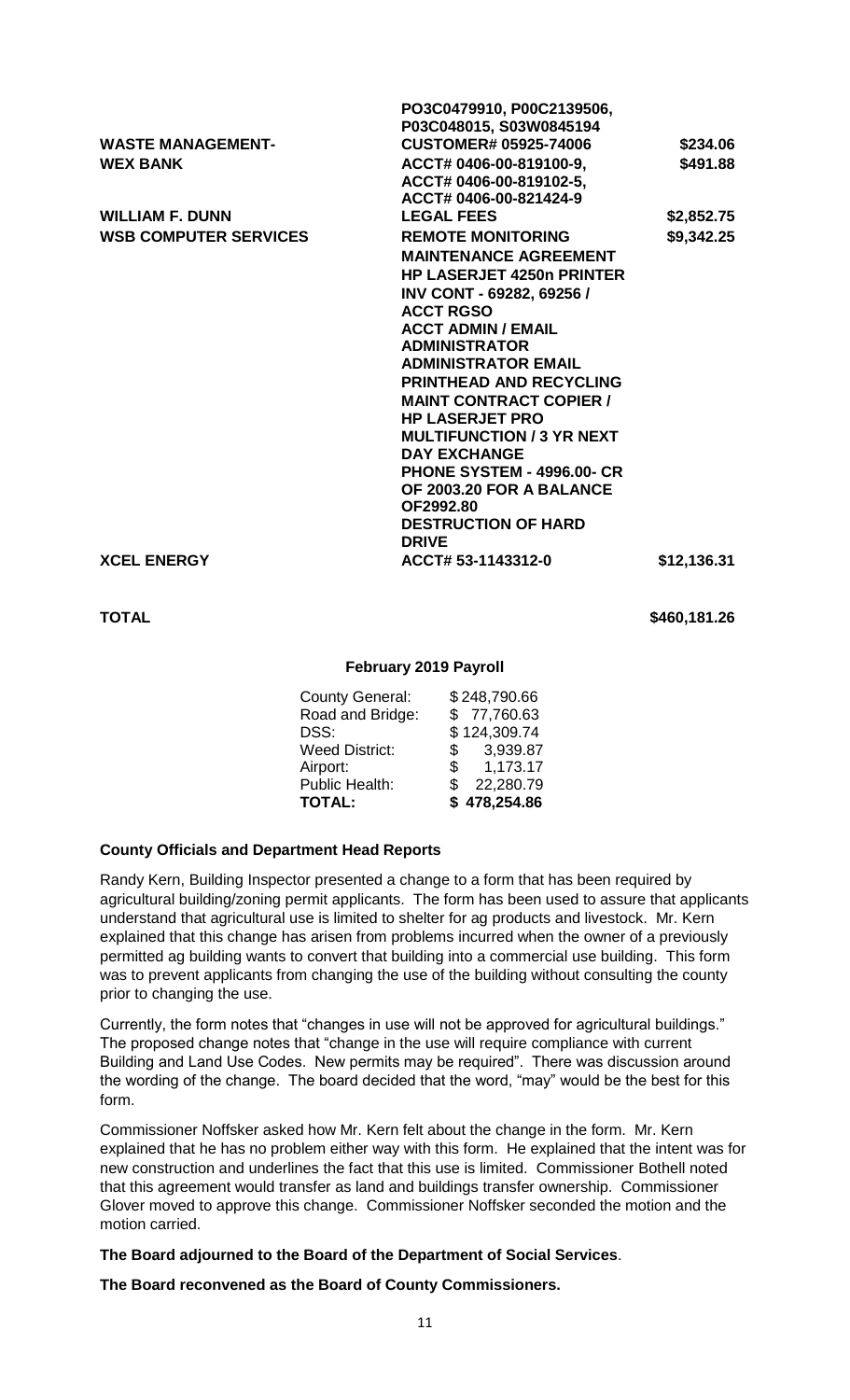Jody Kern, Department of Social Services asked the Board of County Commissioners to write a letter to the Colorado Child Care Assistance Program (CCCAP). Commissioner Noffsker moved to approve the letter. Commissioner Glover seconded the motion, and the motion carried.

## **General Business and Administrative Items**

The Southwest Conservation Corps was present to discuss creating a Rio Grande Youth Corps team. Nicole Blaser, Director, explained the goals and structure of the Southwest Conservation Corps. The Corps has a Veterans' Program, Young Adult program and a Youth Program. Ms. Blaser explained that they would like to build a Youth Program in Rio Grande County as they already recruit students from the Del Norte area. She explained that many of the youth that are employed with the Youth Corps continue into careers in with the Forest Service or Colorado Parks and Wildlife. The program pays youth minimum wage during the program.

These programs are a minimum of five weeks with leaders attending an eight-week training course. She noted that they have strong partnerships with state and federal agencies. The program is implementing more camping trips so that youth are able to do more technical projects. Aubrey Tamietti, Youth Program Manager, discussed the specific design of the high school programs. The program recruits youth from the valley. Projects consist of tree planting, fencing, removing invasive species and building infrastructure like foot bridges. Fridays are designated to be education days.

Ms. Blaser asked that Rio Grande County would consider funding a Rio Grande Youth "Crew" that would be in partnership with Mineral County. The funds from the Counties are a small portion of the total cost but this funding is used to leverage grant funding.

Chris Burr, Del Norte School Superintendent, was present to discuss two items of concern to the school district. He revisited the topic of the soccer field property that is behind the new school. This discussion was regarding transferring the parcel to the school. He explained the history of the property including the fact that in 1996 the school wanted to purchase the property but didn't have money. He noted that the story is that the school made payments to the county, however there are no records or confirmation of these payments. The school district has been taking care of that property with \$30,000/year costs associated with maintenance. Mr. Burr mentioned that this spring will be the last time the school will need this property for school activities. He recommended that this field be converted into a community use field. According to Mr. Burr the school would like to complete the land transfer so that the district can apply for grants and build a community field. He reported that he had discussed this possible transfer with GOCO. Mr. Burr explained that GOCO is fine with the school taking the 20-year grant over as fiscal agent because they are on the grant. Commissioner Noffsker said that the school needs to prove that they paid for it. Mr. Burr noted that he would like to apply for a new GOCO grant to upgrade the area and continue to take care of it. It was noted that the school district owns everything around this parcel and that the district does not want to spend money on this property if they do not own it.

Mr. Burr explained that the district is in the process of putting together the new school plans for the parking lot and paving. He noted that the first hundred yards of Frisco Creek Road is school property. The school would like to pave the road leading to the school's entrance and asked if this could be a partnership with the County to pave more of the road more cost effectively. Mr. Burr was under the impression that it may be cheaper to hire the County Road and Bridge department to pave this area. Chairman Bothell asked for clarification of the Frisco Creek Road entrance; noting that she was under the impression this entrance was only going to be used for high traffic events. Mr. Burr explained that in the original plan the entrance would only be used for high traffic events however, this plan has changed slightly.

It was clarified that the soccer field land transfer may be helpful for the community and they would like to leverage the BEST grant; however, they cannot use the BEST grant for county property. Commissioner Glover noted that the GOCO grant fiscal agent transfer was the major concern in the land transfer. It was decided that the County needs to get all the information from the GOCO grant to move forward on the land transfer. Mr. Burr clarified that the school's plan for the land would be to partner with the County to apply for another GOCO grant and upgrade the area so that it can be used for community uses.

Commissioner Glover recommended that a meeting be set up with the School, Commissioners and Patrick Sullivan, Road and Bridge to consider options for paving the Frisco Creek Road area.

# **Unfinished Business**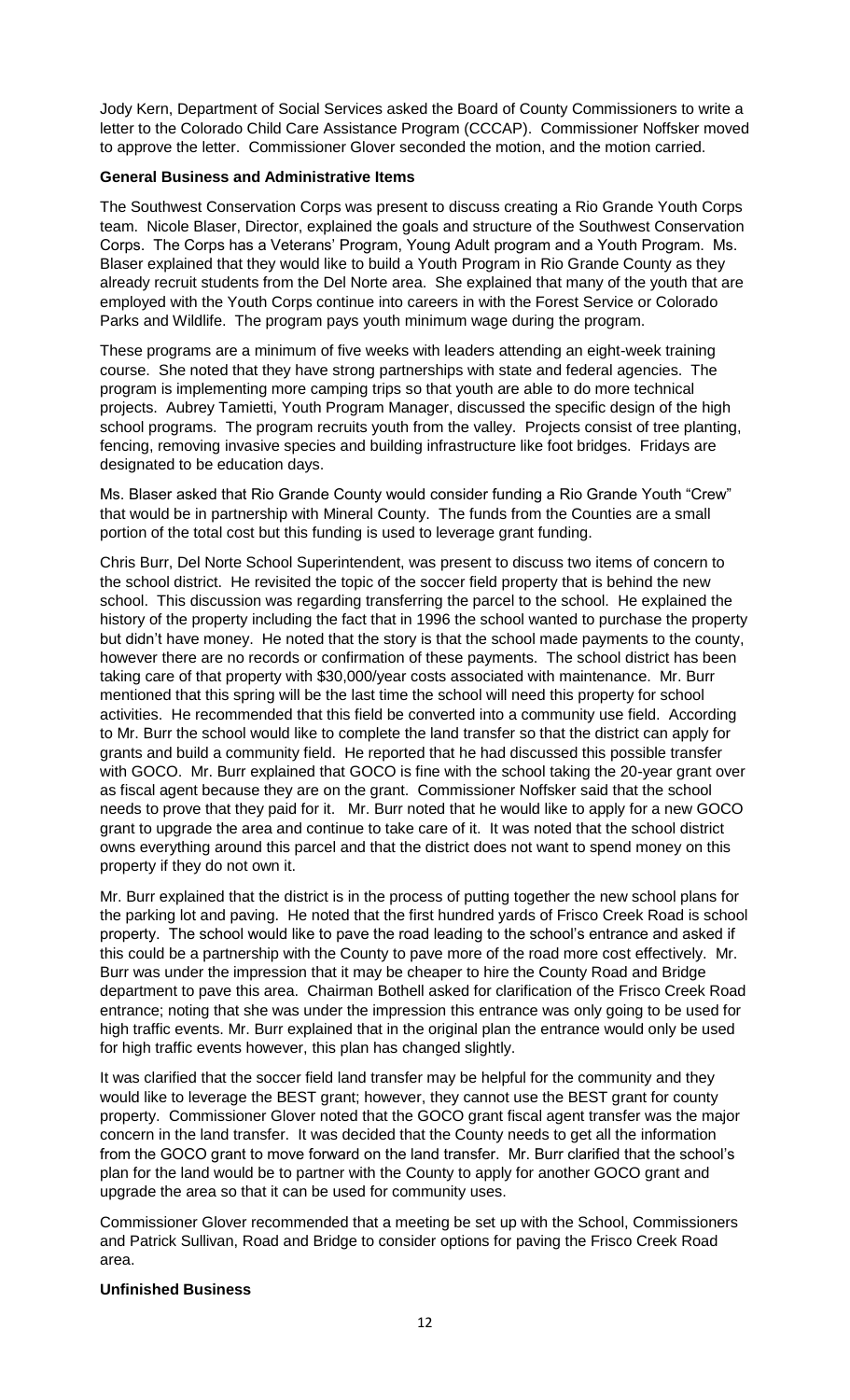Mr. Dunn was present with a letter to be approved for the Sundance Landing. Commissioner Noffsker asked if the Board was under pressure and recommended that this may not be a letter that the County wants to write due to FAA. Mr. Dunn clarified that an old selling point for this property was to say that there is a "taxiway" to the airport, however with current FAA regulations, this cannot be a taxiway to the airport. Commissioner Glover said that it could still be called a taxiway, because the term is already in the plat. Commissioner Noffsker moved to table the issue until the Board can discuss it further. Commissioner Bothell seconded the motion and the motion carried.

The Resolution to appoint Tina Wilson as the Rio Grande County Budget Officer was presented. Commissioner Noffsker moved to approve the Resolution. Commissioner Glover seconded the motion and the motion carried. The resolution was signed. Book 595 Page 1525

Marcy Reiser was present to discuss the Summitville Memorandum of Agreement with the Board of Commissioners. The edits suggested were concerning the Forest Service's obligations to the SHIPO. The agreement does have wording about designating a local land mark. She noted that this does not obligate the county to anything. She explained that the Certified Local Government Local Land Mark designation is a tool to help with grant funding in the future. Commissioner Noffsker said that his history of working with government makes him concerned that this designation may obligate the County to regulation. Commissioner Noffsker recommended that the board vote on this agreement on March 13, 2019.

Chairman Bothell presented the parking lot light installation proposal from Xcel Energy. The proposal includes installation of two light poles in the County's parking lot. Commissioner Noffsker asked if the County had checked with neighbors about the light disturbance. Commissioner Noffsker recommended that the Board take neighbors' concerns into account prior to approving the contract. Commissioner Glover said that the contract needs to be clarified.

The County's position on the Development Resources Group Board was discussed. Rio Grande County's seat on the Board was taken away. Rio Grande County is the fiscal agent. Commissioner Bothell did speak with Kevin Wilkins with the DRG and Commissioner Noffsker will be taking an ex officio position. However, after discussion, the Board feels that Rio Grande County should be on the executive board. Commissioner Noffsker suggested that the bylaws should state that the fiscal agent is a member of the executive board. Commissioner Noffsker noted that he would appreciate Chairman Bothell speaking with Mr. Wilkins about this issue.

The Sundance Landing was revisited. Mr. Dunn recommended that the board adopt a resolution to make the taxiway into a county road to give Sundance legal access. The Board took no action.

# **Executive Session**

At 11:15a.m., pursuant to C.R.S. 24 -6-402(4)(f), Commissioner Noffsker moved to enter executive session for personnel matters. Commissioner Glover seconded the motion and the motion carried.

At 11:35 a.m. Commissioner Glover moved to return to the regular meeting. Commissioner Noffsker seconded the motion and the motion carried.

# **Other Business**

Chairman Bothell asked the Board their thoughts on redoing the organizational chart for the County. Commissioner Noffsker said he has heard that there is confusion in the organization of the County. Commissioner Noffsker said that he would like to study the organization of the County and look at other counties' organization. Commissioner Glover recommended that the Board define the organizational chart as the Board has already assigned the County administrator duties to Commissioners until position is filled.

Chairman Bothell presented an unrecorded quit claim deed where Charles W. Luis wants to transfer his property, lot 7 block 5 in Alpine Village 5, to Rio Grande County. The property taxes have been delinquent for the past two years. The property went to the tax sale and the taxes were paid by an individual. Mr. Dunn recommended that the two parties deal with this issue themselves. Commissioner Glover asked Mr. Dunn to notify the parties that the County is not interested in the property.

Emily Brown, Public Health Department gave a report to the Board of Commissioners.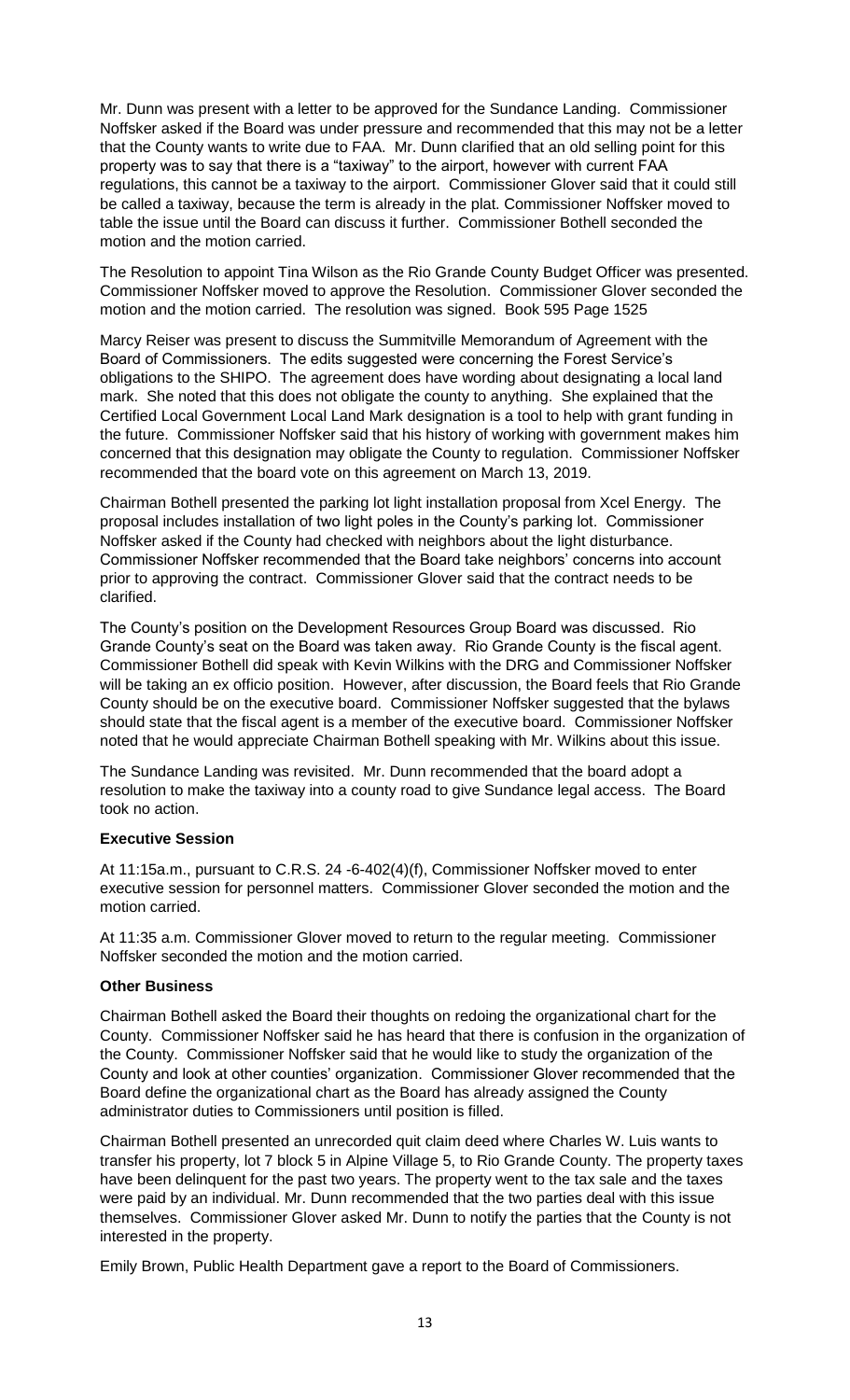Ms. Brown noted that the department will be celebrating Public Health Week, April 1<sup>st</sup> through April 5<sup>th</sup>, 2019. They will be having a reception with food and giveaways. She updated the BOCC on the Health and Wellness Board. This is a Board formed based on feedback received during Rio Grande Hospital's recent Community Health Needs Assessment around coordinating health improvement processes and data, as well as improving relationships with partners and the community. There has just been one meeting, but this group will be meeting at least monthly and will likely be looking at broader social determinant issues such as poverty, housing and transportation

Ms. Brown presented two agreements for Nurse Consultants for Childcare Facilities. The Consultants will meet with designated persons for at least one hour per month to consult on daily administration of medication for youth. The rate included in these contracts is \$50/hour to cover costs and to ensure that the County is not undercutting private nurse consultants. Commissioner Noffsker moved to approve the agreement with Lil' Tikes. Commissioner Bothell seconded the motion, and the motion carried, with Commissioner Glover abstaining. Commissioner Noffsker moved to approve the Kid's Connection agreement. Commissioner Glover seconded the motion, and the motion carried.

Ms. Brown noted that the reduced cost CPR classes will now be available for County employees. Departments should contact Paul (public health nurse) if interested in classes. The Suicide Awareness shirts are now available through the Rio Grande Prevention Partners office.

Health Fairs will be March 30, 2019 from 7:00 a.m., to 10:30 a.m., in Del Norte; April 12, 2019 in Center; and April 13, 2019 from 7:00 a.m., to 11:00 a.m., in Monte Vista.

Ms. Brown presented a Memorandum of Understanding for the Annex. She noted that Public Health is required to have this MOU as part of their emergency preparedness work. Commissioner Glover noted that this MOU could be important if there is an event and Public Health needs to override that contract. Commissioner Glover moved to approve the MOU for the annex. Commissioner Noffsker seconded the motion and the motion carried.

The Board of Health will be meeting on March 7, 2019. Ms. Brown noted that she will be out of the office March 12 through March 16, 2019 for the NACCHO Hill Visit in Washington, D.C.

Kristy Dennis, Human Resources reported that she is working on getting information about the GOCO Grant from the Town of Del Norte. This will help the board to discuss the soccer field land transfer with the Del Norte School District.

# **Commissioner Updates**

Commissioner Glover reported that he attended the SLV Transit Meeting, Safe Routes to School meeting, SLV Regional Landfill meeting, and noted that the Ski Hi Rental meeting was canceled. He called into the Town of South Fork meeting. Commissioner Glover mentioned that he also attended the South West Seniors Program and said that it is a great organization.

Commissioner Bothell attended the Colorado Counties Inc. steering committee meeting. She noted that legislation is slow, and the state has few bills. She noted that the new state appointees for BLM and Secretary of Ag spoke at the CCI meeting. She noted that the Elected Officials Lunch was a success. Commissioner Bothell will be leaving for Washington, D.C. on Friday for the NACo conference.

Commissioner Noffsker attended the SLV Housing Coalition meeting, and he noted that it is an impressive small group. The group discussed their concern about transitional housing. Commissioner Noffsker also met with Emily Brown, Public Health department to get up to speed with the department.

James Billings with Valley Lock was present with a bid for fire alarm system for the Museum. Mr. Billings explained the security issue with the water damage that occurred in the Museum. Mr. Billings explained that there was blame placed on the security system because it was said that the security system never called out. Mr. Billings said that they have records that the system did send out notifications. The Sheriff's office was called, and they didn't respond. The security system covers intrusion, and sensors (high/low temp) in the backroom. The current system is working fine and runs tests daily to ensure that it is working. The system calls central security, dispatch, sheriff and the responsible person. Commissioner Glover asked if he was on the RP list.

The fire alarm system in the museum is not working and there is no fire protection currently. Mr. Billings explained the fire system. The system would call central security and the Del Norte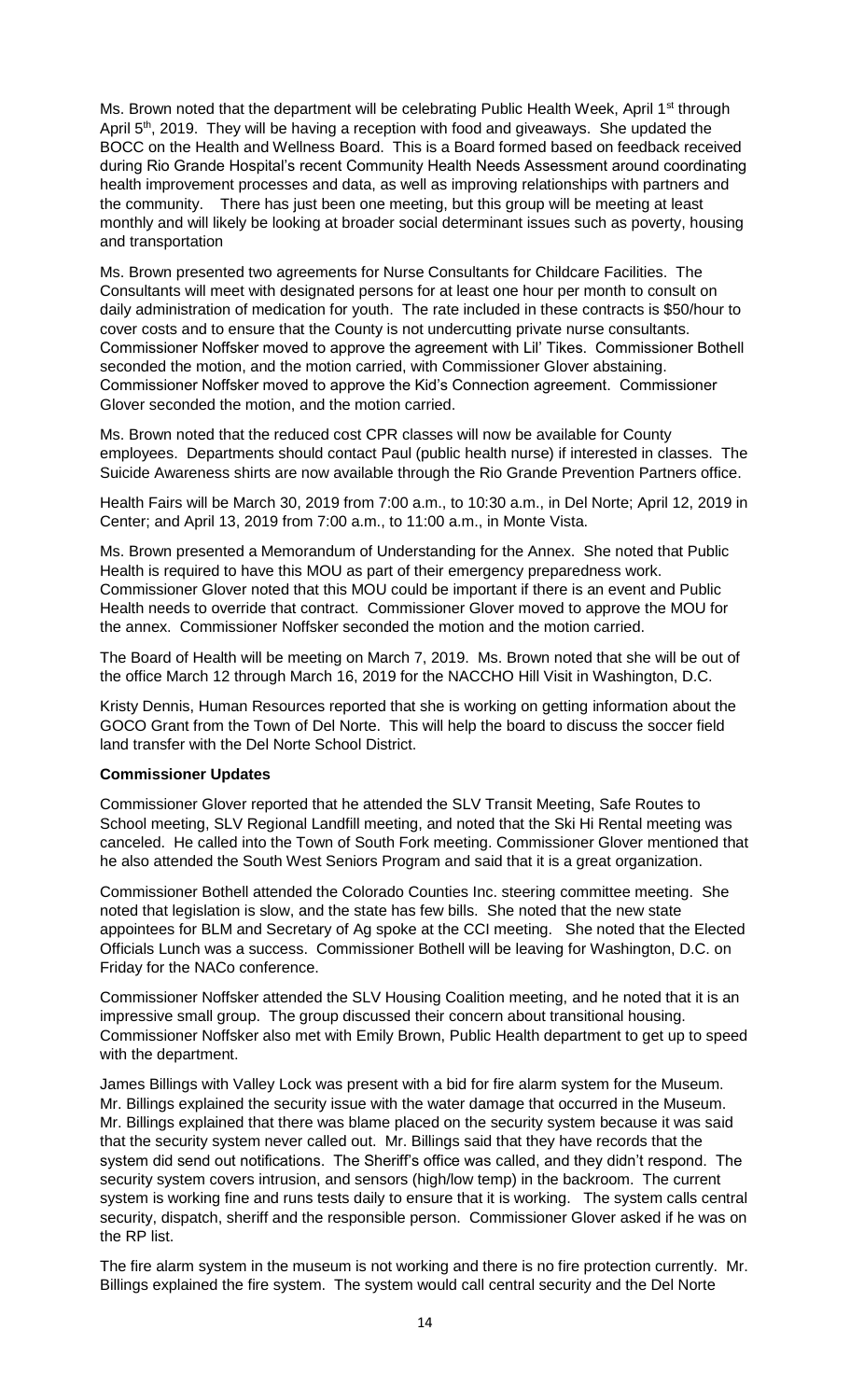Fire. Commissioner Bothell asked if a water bug could be installed. Mr. Billings replied that a water bug can be installed, and no extra service fee would be charged. The fire system is an additional cost on top of current security system.

At 12:50 p.m., Commissioner Noffsker moved to adjourn. Commissioner Glover seconded the motion, and the motion carried.

Attest:

Suzanne Bothell, Chairman Nikita Christensen<br>
Chairman of the Board<br>
Clerk of the Board Chairman of the Board

| <b>ACCOUNTANT</b>               | \$33,051.08 |
|---------------------------------|-------------|
| <b>ACCOUNTANT</b>               | \$44,855.51 |
| <b>ADMIN ASSISTANT/AP CLERK</b> | \$30,842.12 |
| <b>AIRPORT MANAGER</b>          | \$5,679.88  |
| <b>AIRPORT MANAGER</b>          | \$6,379.93  |
| <b>APPRAISER - 11</b>           | \$21,396.57 |
| <b>APPRAISER - 12</b>           | \$37,608.57 |
| <b>APPRAISER - 14</b>           | \$21,372.24 |
| ASSESSOR ANALYST                | \$34,407.96 |
| ASSISITANT CO ADMINISTRATOR/HR  | \$39,901.22 |
| <b>CASE AID-LIVING SKILLS</b>   | \$25,942.68 |
| CASE AID-LIVING SKILLS          | \$28,170.70 |
| CASE MANAGER - 10               | \$29,342.50 |
| <b>CASE MANAGER - 10</b>        | \$6,818.04  |
| CASE MANAGER - 10               | \$20,101.92 |
| <b>CASE MANAGER - 12</b>        | \$24,018.20 |
| CASE MANAGER - 12               | \$31,282.34 |
| <b>CASE MANAGER - 12</b>        | \$35,628.54 |
| CASE MANAGER - 12               | \$17,041.69 |
| <b>CASEWORKER</b>               | \$36,978.84 |
| <b>CASEWORKER</b>               | \$38,550.30 |
| <b>CASEWORKER</b>               | \$36,620.88 |
| <b>CASEWORKER</b>               | \$31,959.53 |
| <b>CASEWORKER</b>               | \$36,770.88 |
| <b>CIVIL PROCESS SERVER</b>     | \$50,519.59 |
| <b>CLERK</b>                    | \$16,114.55 |
| <b>CLERK</b>                    | \$11,669.35 |
| <b>CLERK</b>                    | \$44,733.63 |
| <b>CLERK</b>                    | \$3,215.86  |
| <b>CLERK</b>                    | \$4,918.44  |
| <b>CLERK</b>                    | \$9,585.94  |
| <b>CLERK</b>                    | \$14,708.54 |
| <b>CLERK</b>                    | \$31,694.54 |
| <b>CLERK</b>                    | \$12,183.97 |
| <b>CLERK</b>                    | \$16,905.69 |
| <b>CLERK</b>                    | \$26,710.66 |
| CLERK/TYPIST/SECRETARY          | \$30,349.16 |
| CLERK/TYPIST/SECRETARY          | \$23,733.48 |
| <b>CORONER</b>                  | \$22,100.04 |
| <b>COUNTY ADMINISTRATOR</b>     | \$92,599.80 |
|                                 |             |

### **2019 County Salary Posting**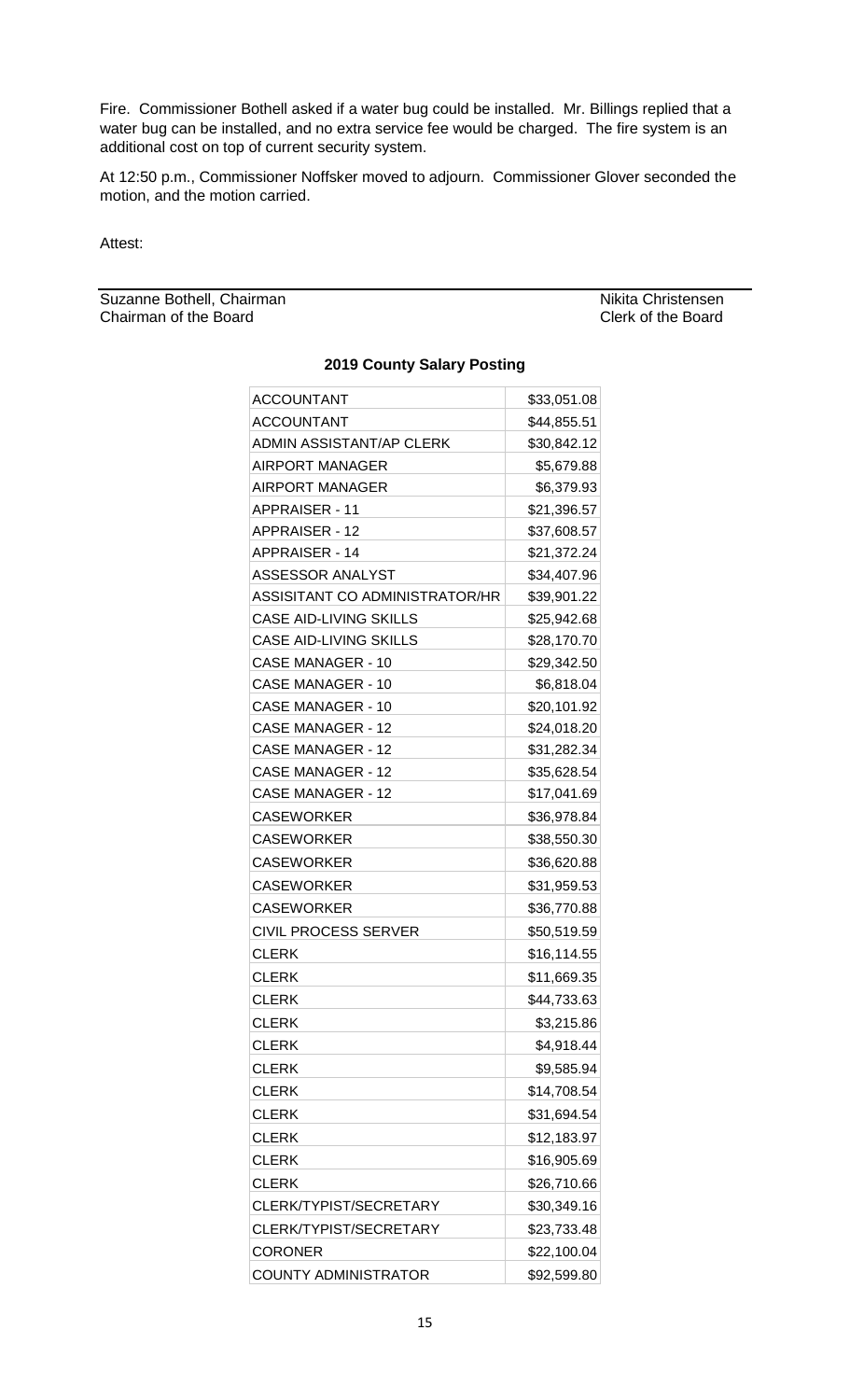| <b>CUSTODIAN - 05</b>                 | \$22,557.40 |
|---------------------------------------|-------------|
| <b>CUSTODIAN - 05</b>                 | \$11,369.40 |
| <b>CUSTODIAN - 05</b>                 | \$12,539.06 |
| <b>CUSTODIAN - 05</b>                 | \$84.08     |
| <b>CUSTODIAN - 05</b>                 | \$25,357.56 |
| Custodian - 09                        | \$37,116.12 |
| <b>DEPUTY CORONER</b>                 | \$5,050.00  |
| <b>DEPUTY CORONER</b>                 | \$2,250.00  |
| DEPUTY OFFICER - 10                   | \$30,633.84 |
| <b>DEPUTY OFFICER - 11</b>            | \$35,811.84 |
| <b>DEPUTY OFFICER - 11</b>            | \$12,528.18 |
| <b>DEPUTY OFFICER - 11</b>            | \$25,184.28 |
| <b>DEPUTY OFFICER - 11</b>            | \$32,100.21 |
| <b>DEPUTY OFFICER - 11</b>            | \$35,149.31 |
| <b>DEPUTY OFFICER - 11</b>            | \$39,337.89 |
| <b>DEPUTY OFFICER - 11</b>            | \$34,156.05 |
| <b>DEPUTY OFFICER - 11</b>            | \$28,981.43 |
| <b>DEPUTY OFFICER - 11</b>            | \$6,081.58  |
| <b>DEPUTY OFFICER - 12</b>            | \$44,964.55 |
| DEPUTY TO ELECTED OFFICIAL            | \$45,599.47 |
| DEPUTY TO ELECTED OFFICIAL C          | \$35,469.68 |
| DIRECTOR, SOCIAL SERVICE              | \$85,746.84 |
| Dispatch/Deten. Officer - 09          | \$34,689.48 |
| Dispatch/Deten. Officer - 09          | \$35,437.11 |
| Dispatch/Deten. Officer - 09          | \$39,107.16 |
| Dispatch/Deten. Officer - 10          | \$35,472.92 |
| Dispatch/Deten. Officer - 10          | \$61,035.35 |
| DISPATCHER/DETENTION OFFICER 8        | \$24,876.63 |
| <b>DISPATCHER/DETENTION OFFICER 8</b> | \$1,571.28  |
| <b>DISPATCHER/DETENTION OFFICER 8</b> | \$6,207.16  |
| <b>DISPATCHER/DETENTION OFFICER 8</b> | \$28,409.87 |
| DISPATCHER/DETENTION OFFICER 8        | \$29,244.78 |
| <b>DISPATCHER/DETENTION OFFICER 8</b> | \$103.04    |
| <b>DISPATCHER/DETENTION OFFICER 8</b> | \$6,321.89  |
| DISPATCHER/DETENTION OFFICER 8        | \$25,239.08 |
| <b>DISPATCHER/DETENTION OFFICER 8</b> | \$15,985.14 |
| <b>DISPATCHER/DETENTION OFFICER 8</b> | \$17,487.80 |
| DISPATCHER/DETENTION OFFICER 8        | \$3,467.28  |
| <b>DISPATCHER/DETENTION OFFICER 8</b> | \$31,671.53 |
| <b>DISPATCHER/DETENTION OFFICER 8</b> | \$28,497.58 |
| DISPATCHER/DETENTION OFFICER 8        | \$27,261.10 |
| <b>DISPATCHER/DETENTION OFFICER 8</b> | \$15,273.71 |
| <b>DISPATCHER/DETENTION OFFICER 8</b> | \$27,664.50 |
| <b>ELECTED OFFICIAL</b>               | \$49,700.04 |
| <b>ELECTED OFFICIAL</b>               | \$49,700.04 |
| ELECTED OFFICIAL                      | \$60,880.04 |
| <b>ELECTED OFFICIAL</b>               | \$49,710.51 |
| <b>ELECTED OFFICIAL</b>               | \$49,700.04 |
| <b>ELECTED OFFICIAL</b>               | \$49,700.04 |
| ELECTED OFFICIAL                      | \$49,700.04 |
| <b>EMERGENCY MANAGER</b>              | \$14,784.38 |
| <b>EPSDT CASE MANAGER</b>             | \$33,610.92 |
|                                       |             |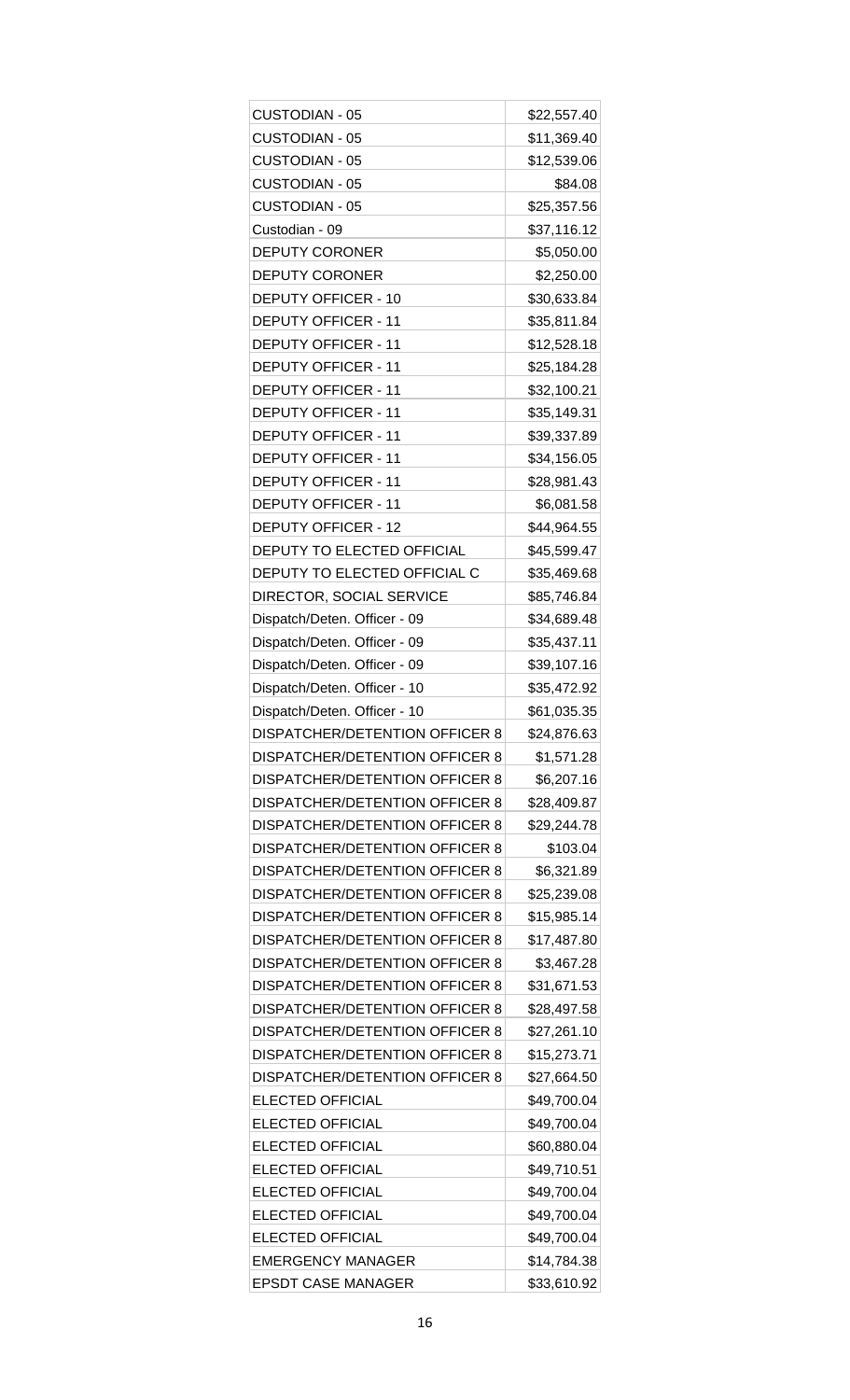| <b>EQUIPMENT OPERATOR - 09</b> | \$32,034.38                |
|--------------------------------|----------------------------|
| <b>EQUIPMENT OPERATOR - 09</b> | \$5,763.71                 |
| <b>EQUIPMENT OPERATOR - 09</b> | \$31,342.97                |
| <b>EQUIPMENT OPERATOR - 09</b> | \$30,333.00                |
| <b>EQUIPMENT OPERATOR - 09</b> | \$29,909.15                |
| <b>EQUIPMENT OPERATOR - 09</b> | \$22,365.84                |
| <b>EQUIPMENT OPERATOR - 09</b> | \$30,758.19                |
| <b>EQUIPMENT OPERATOR - 09</b> | \$30,968.52                |
| <b>EQUIPMENT OPERATOR - 09</b> | \$29,874.44                |
| Equipment Operator - 10        | \$34,646.86                |
| Equipment Operator - 10        | \$36,236.52                |
| Equipment Operator - 10        | \$44,414.67                |
| Equipment Operator - 12        | \$51,216.65                |
| Equipment Operator - 12        | \$51,235.59                |
| Equipment Operator - 12        | \$50,477.42                |
| <b>Equipment Operator - 12</b> | \$47,096.10                |
| FOREMAN - 13                   | \$54,327.32                |
| Foreman - 14                   | \$56,547.02                |
| <b>GRANT SUPPORT CLERK</b>     | \$37,843.44                |
| <b>INCOME MAINT. TECHICIAN</b> | \$32,504.22                |
| <b>INCOME MAINT. TECHICIAN</b> | \$18,770.72                |
| <b>INCOME MAINT. TECHICIAN</b> | \$10,046.29                |
| <b>INCOME MAINT. TECHICIAN</b> |                            |
| <b>INCOME MAINT. TECHICIAN</b> | \$30,527.91<br>\$28,767.11 |
|                                |                            |
| <b>INCOME MAINT. TECHICIAN</b> | \$28,931.24                |
| <b>INCOME MAINT. TECHICIAN</b> | \$27,788.08                |
| <b>INCOME MAINT. TECHICIAN</b> | \$14,120.71                |
| <b>INCOME MAINT. TECHICIAN</b> | \$27,788.08                |
| <b>INCOME MAINT. TECHICIAN</b> | \$27,604.08                |
| <b>INCOME MAINT. TECHICIAN</b> | \$27,880.08                |
| <b>INCOME MAINT. TECHICIAN</b> | \$28,484.59                |
| <b>INCOME MAINT. TECHICIAN</b> | \$32,719.82                |
| <b>INTERN - CLERK</b>          | \$3,920.34                 |
| <b>INTERN - CLERK</b>          | \$6,439.36                 |
| <b>JAIL ADMINISTRATOR</b>      | \$52,409.04                |
| <b>JAIL COOK</b>               | \$29,955.38                |
| <b>JAIL COOK</b>               | \$6,968.66                 |
| <b>JAIL DOCTOR</b>             | \$4,166.47                 |
| <b>JAIL NURSE</b>              | \$26,934.34                |
| JAIL/LIEUTENANT                | \$38,003.76                |
| LAND USE/BLDG INSP - 16        | \$62,884.92                |
| LAND USE/BLDG. INSP. - 13      | \$40,951.80                |
| <b>LEGAL TECHNICIAN</b>        | \$35,592.06                |
| <b>LEGAL TECHNICIAN</b>        | \$34,836.96                |
| <b>LEGAL TECHNICIAN</b>        | \$9,385.36                 |
| <b>LEGAL TECHNICIAN</b>        | \$17,940.92                |
| <b>MECHANIC</b>                | \$51,301.38                |
| <b>MUSEUM DIRECTOR</b>         | \$17,613.44                |
| Office Assistant - 09          | \$25,445.35                |
| Office Assistant - 09          | \$27,263.28                |
| <b>OFFICE MANAGER - 10</b>     | \$35,024.06                |
| <b>OFFICE MANAGER - 10</b>     | \$36,311.22                |